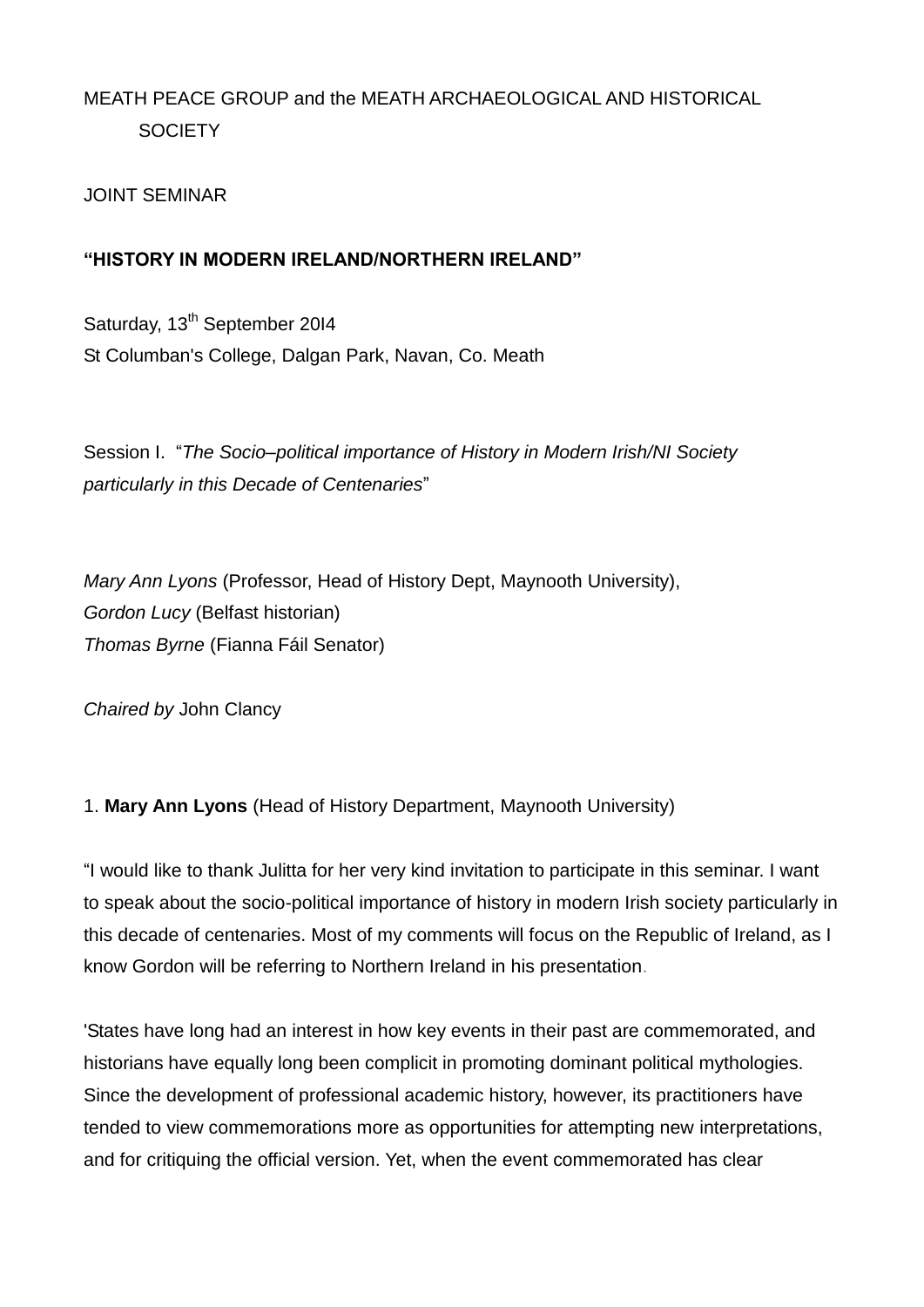implications for ongoing conflict and attempts at reconciliation, historians can come under intense pressure … to prioritise contemporary political concerns over their primary duty to engage critically with the sources'.<sup>1</sup>

Historian **Tom Dunne** from UCC contends that this is what happened in Ireland during the late 1990s when the bicentenary of the 1798 rebellion coincided with the final stages of a complex peace process aimed at ending the conflict in Northern Ireland. Dunne claims that the bicentenary as a result was based 'in large part on a blurring of historical memory'<sup>2</sup> since the Irish Government was eager to find a way of commemorating the rebellion that did not emphasize the sectarianism and violence that were also at the heart of The Troubles in Northern Ireland during the 1990s. The government, he contends, found this in the idealism of the rebellion's ostensible organizers, the United Irishmen, whose Belfast origins and commitment to a union between Catholic and Protestant were especially helpful. But as Dunne also points out, regrettably the role of the United Irishmen and the relevance of their ideals in Wexford were unclear in the historical record in contrast with accounts of the sectarian conflict and violence which absolutely dominate contemporary sources.<sup>3</sup>

What Dunne found particularly regrettable was the regressive step for historical scholarship that this involved on the grounds that

'In the decades prior to the bicentenary a highly complex picture of Irish politics and society during the 1790s had been developed, yet [in publications to mark the bicentenary] many historians of the period appeared to endorse the state's idealistic, one–dimensional approach to the rebellion as a 'United Irish Revolution'.'<sup>4</sup>

In light of this relatively recent experience of contentious commemoration, with this decade of anniversaries now under way, it is timely to reflect on some of the challenges and opportunities facing historians and commemorators alike.

To this end, I propose to present you with a very general overview of some of the major

 $\overline{a}$ 

<sup>1</sup> Tom Dunne, 'Commemorations and 'shared' history: a different role for historians' in *History Ireland*, 21, no. 1 (Jan./Feb. 20130, p. 10. 2

Ibid. 3

Ibid. 4

Ibid., pp 10–11.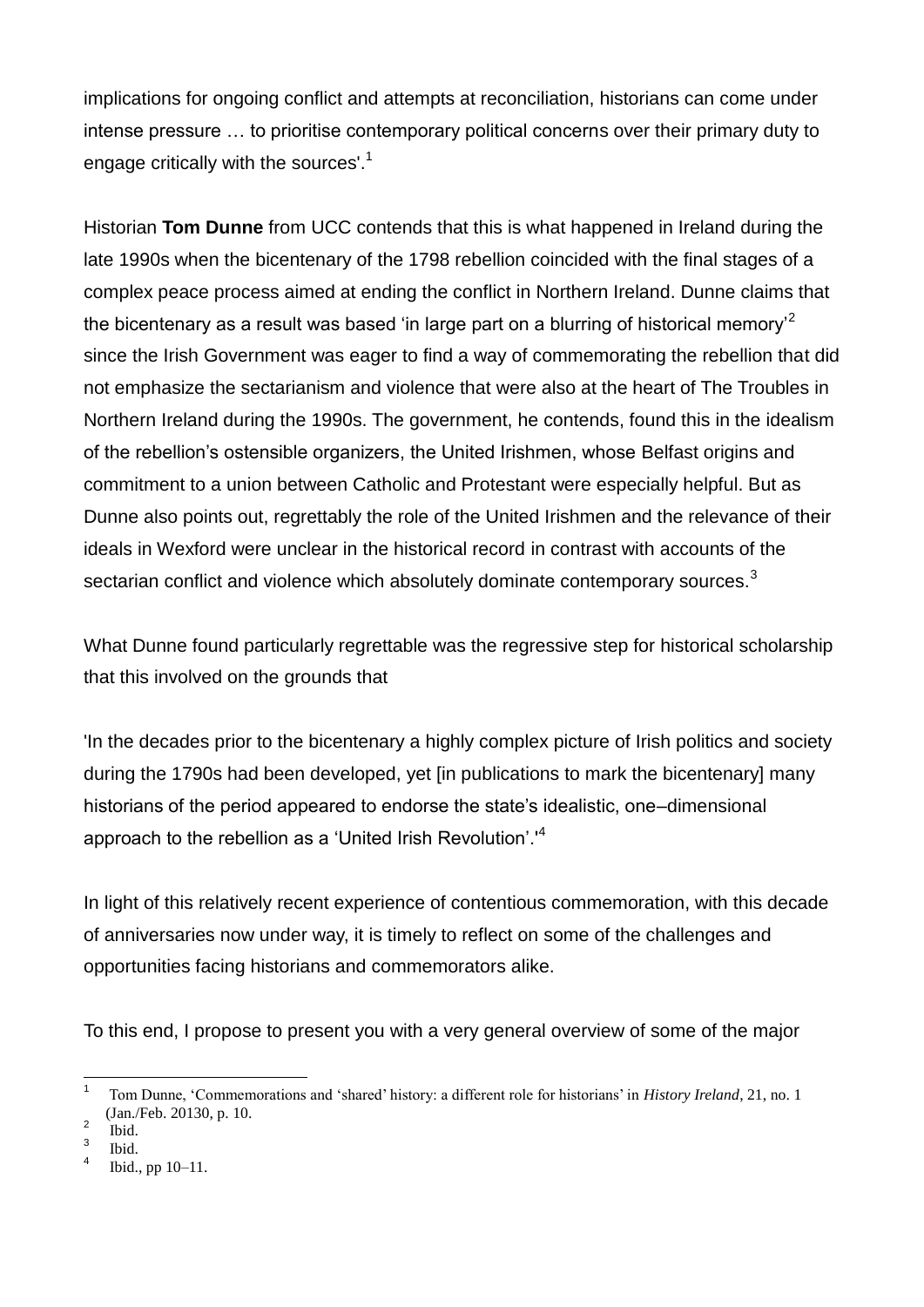issues that leading historians working in the field have highlighted as worthy of reflection and debate.

It is worth remembering that we in Ireland are by no means alone in facing the challenge of interpreting the contentious events of 100 years ago. Tom Dunne has sought to contextualize our decade of commemorations by reminding us that historians the world over are grappling with how to interpret and write the history of difficult chapters in their respective lands. Citing three ongoing situations of historically inflected conflict or controversy, namely the treatment of Jews by their Polish neighbours during World War Two; Turkey's responsibility for the massacre of Armenians during the World War One, and the legacy of the wars in former Yugoslavia, he points to historians from across national and ethnic divides who are attempting to write 'shared narratives' of these past events in an attempt to contribute to present–day conflict resolution.<sup>5</sup>

But such participation in collaborative work with a political goal clearly presents challenges to historians engaged in scholarly research. Whilst acknowledging the validity of Professor John A Murphy's assertion that an historian's primary duty is to historical research and not to historical healing<sup>6</sup>, at this time it is worthwhile asking whether there might be ways of making that principal duty of the historian compatible with a reconciliation agenda, without compromising the professional integrity of history or of historians.

Dunne is not optimistic. He is wary of the language used by the 'Advisory Group' of historians assisting the Irish Government's 'Consultation Group on Centenary Celebrations' who have promised to consult widely, "at all times acknowledging the multiple identities and traditions which are part of the historic story of the island of Ireland and Irish people world– wide".<sup>7</sup> He also has concerns in relation to the Northern Ireland Executive's stance. Commenting on its appointment of two ministers to "jointly bring forward a programme for a decade which will offer a real opportunity for our society to benefit economically and continue its transformation into a vibrant, diverse and enriched place to visit", Dunne thought it significant that while the Democratic Unionist Party and Sinn Féin could agree on the tourist potential of the centenary celebrations, if nothing else, and have thus promised

 $\frac{1}{5}$ Ibid., p. 11.

<sup>6</sup> Cited by Dunne in ibid., p. 11.

<sup>7</sup> Ibid., p. 12.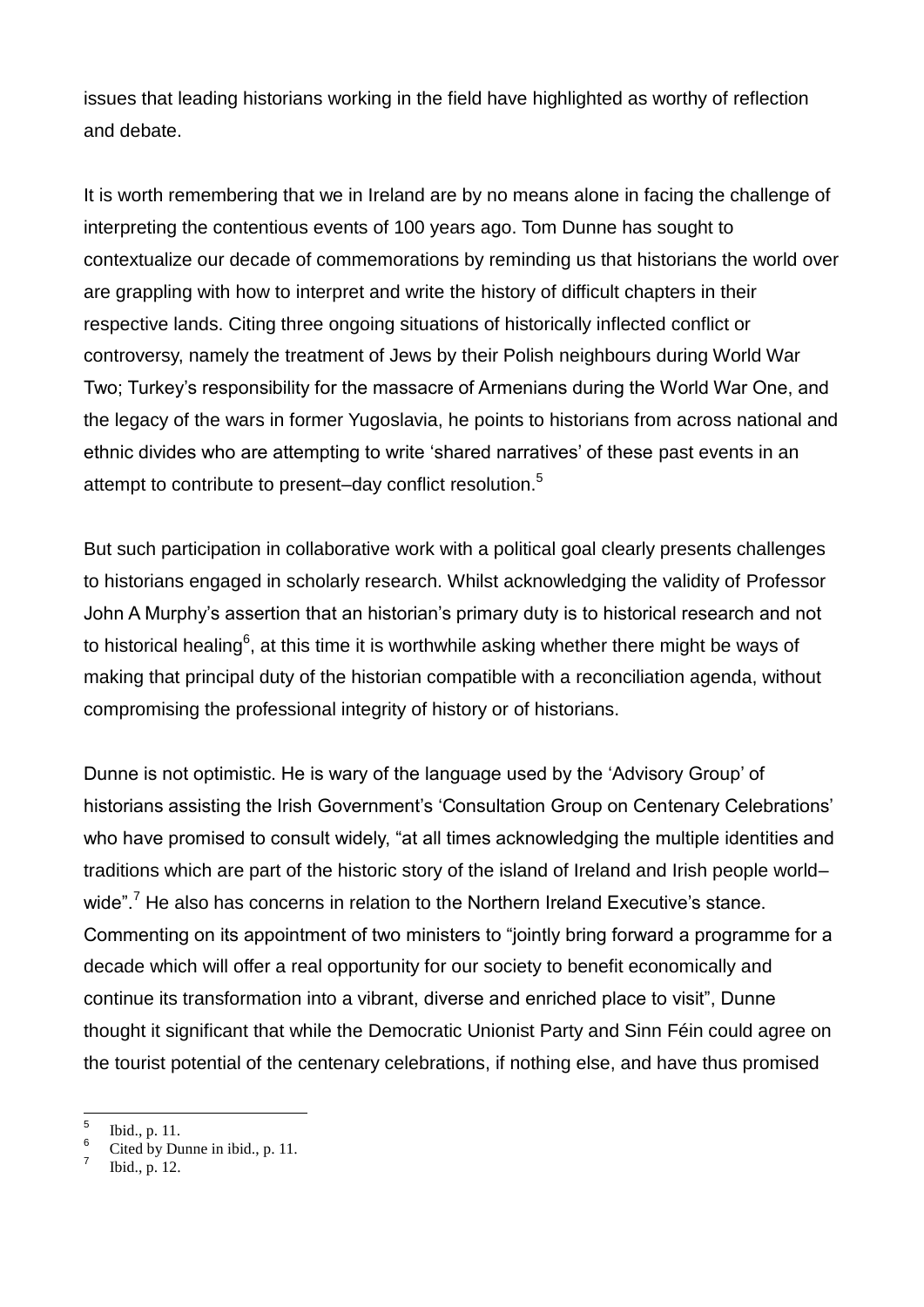commemorations involved "inclusivity, tolerance, respect, responsibility and interdependence", no reference was made to achieving historical understanding.<sup>8</sup>

He does, however, commend **Belfast City Council** Subcommittee for its commitment to approaching the decade in a spirit of 'Shared History, Differing Allegiances' which is more in line with the international model of 'shared history', involving cross–community organizations such as 'Healing through Remembering' in projects aimed at promoting a genuine shared history at grassroots level.<sup>9</sup>

Dunne singled out as significant the endorsement of that approach in an editorial featured in the *Irish Times* two years ago, on 29 September 2012, which urged that we all

"go beyond grudging tolerant understanding of the other's history" by developing a greater understanding of the "interconnectedness of our stories", this being the best way of "celebrating our different narratives".<sup>10</sup>

There have been some positive developments in this regard; for example, the change in approach to commemoration of those Irishmen who died during the Great War, notably initiatives by individual politicians in Northern Ireland and in the Irish Republic, followed by the participation in Remembrance Day ceremonies in Northern Ireland by An Taoiseach Enda Kenny and An Tánaiste Eamonn Gilmore in 2012. (Dunne also draws encouragement from the recent attempt by some members of An Gárda Síochana to commemorate their  $RIC$  predecessors.<sup>11</sup>)

And yet, despite these positive developments, Dunne warns against complacency, remarking that despite World War One becoming a sort of neutral ground in terms of commemoration, there still appears to be a nervousness in the official approach on the part of politicians both North and South around the commemoration of complex events of 100 years ago. He points to how the former Northern Ireland secretary, Owen Paterson, cautioned the Oireachtas Group on Centenary Commemorations about the "danger that people who do not have such a benign view could hijack them" and also to a TD's

 $\overline{a}$ 

Quoted in Dunne, ibid.

<sup>9</sup> Ibid.

 $\frac{10}{11}$  Quoted in Dunne, ibid.

Ibid.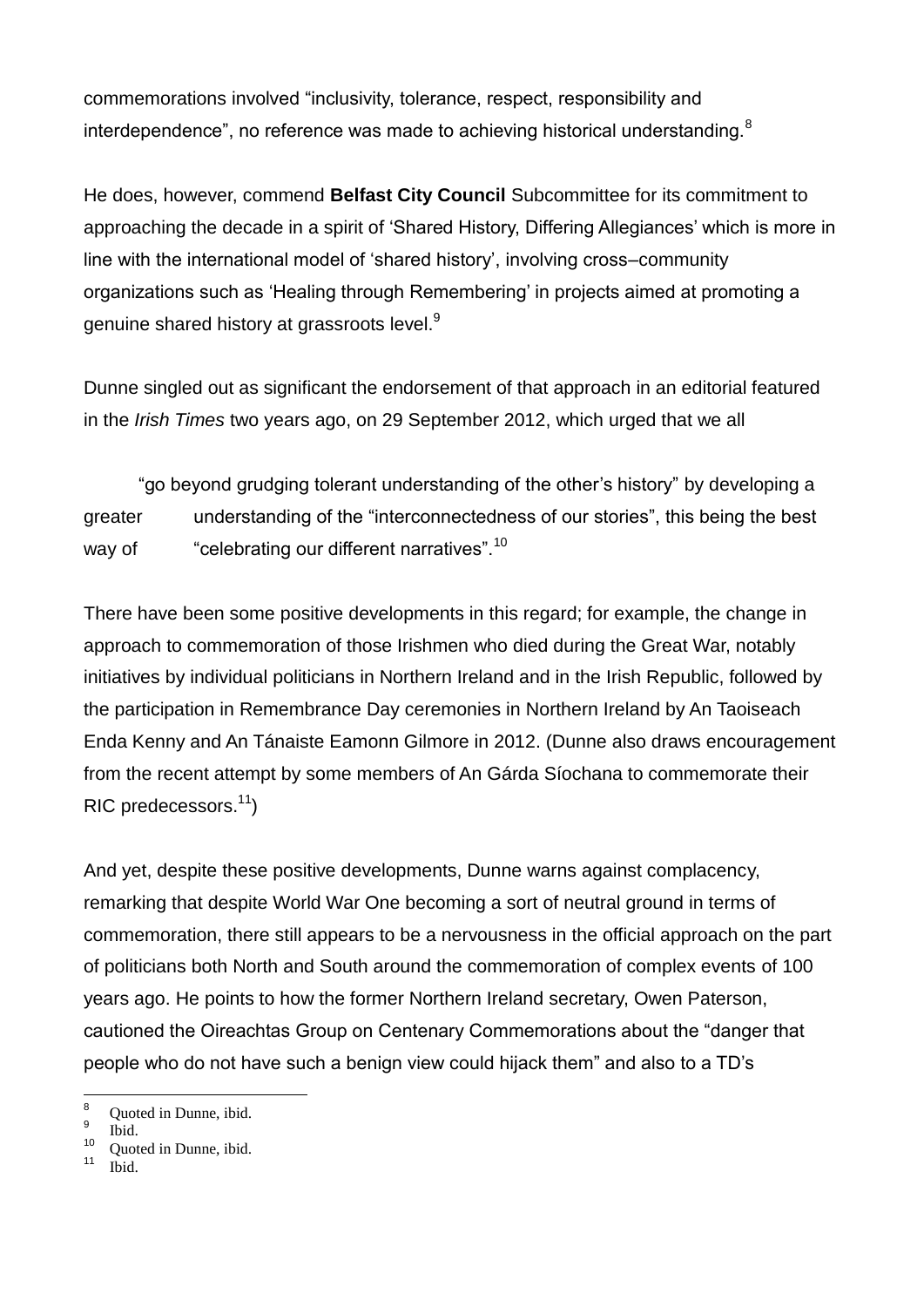admission that "some of these commemorations may be taken over by hard–line people from both traditions" <sup>12</sup>

Dunne has highlighted the significant and relatively unique stance assumed by President Michael D. Higgins who, in a number of addresses, has emphasized the need to commemorate "in a spirit of tolerance and mutual respect" with making "historical accuracy a cornerstone of commemoration". In this, Dunne asserts, President Higgins has provided historians with an important lead, in sharp contrast with what he denounces as

'Fear of causing offence, an obsession with 'balance' and all the other manifestations of this damaging 'political correctness' [that] can only lead to bland, meaningless history that may get political establishments safely to the end of the decade but will do nothing to deepen understanding of this island's historical pastl'.<sup>13</sup>

Dunne is also encouraged by the fact that the Advisory Group of historians assisting the Irish Government includes historians Eunan O'Halpin (TCD) and Diarmaid Ferriter (UCD), and by the latter's blunt assertion that "commemorations should be divisive. They should create a certain discomfort. You don't have to please everyone. History is about conflicting interpretations."<sup>14</sup>

If we embark on commemoration in this spirit of openness and loyalty to the historical record, certain demands are made on us as historians and as commemorators. We need to broaden our horizon, dispensing with one of the most unhelpful divisions that has been set up in how we view the 1910s, namely the separation of the Irish experience in the 1910s from its European context.

As TCD historian **Anne Dolan** has observed, the thought of placing the Irish story within a wider European narrative, of sacrificing Irish exceptionalism, still seems to frighten some: we need to reflect on why this is so. In a thought–provoking article titled 'Divisions and divisions and divisions: who to commemorate?', Dolan posits the notion that arguably Ireland was never so European as it was in that decade, if we consider the trenches dug in

 $12$  $\frac{12}{13}$  Quoted in ibid.

 $13$  Ibid., p. 13.

Quoted in ibid.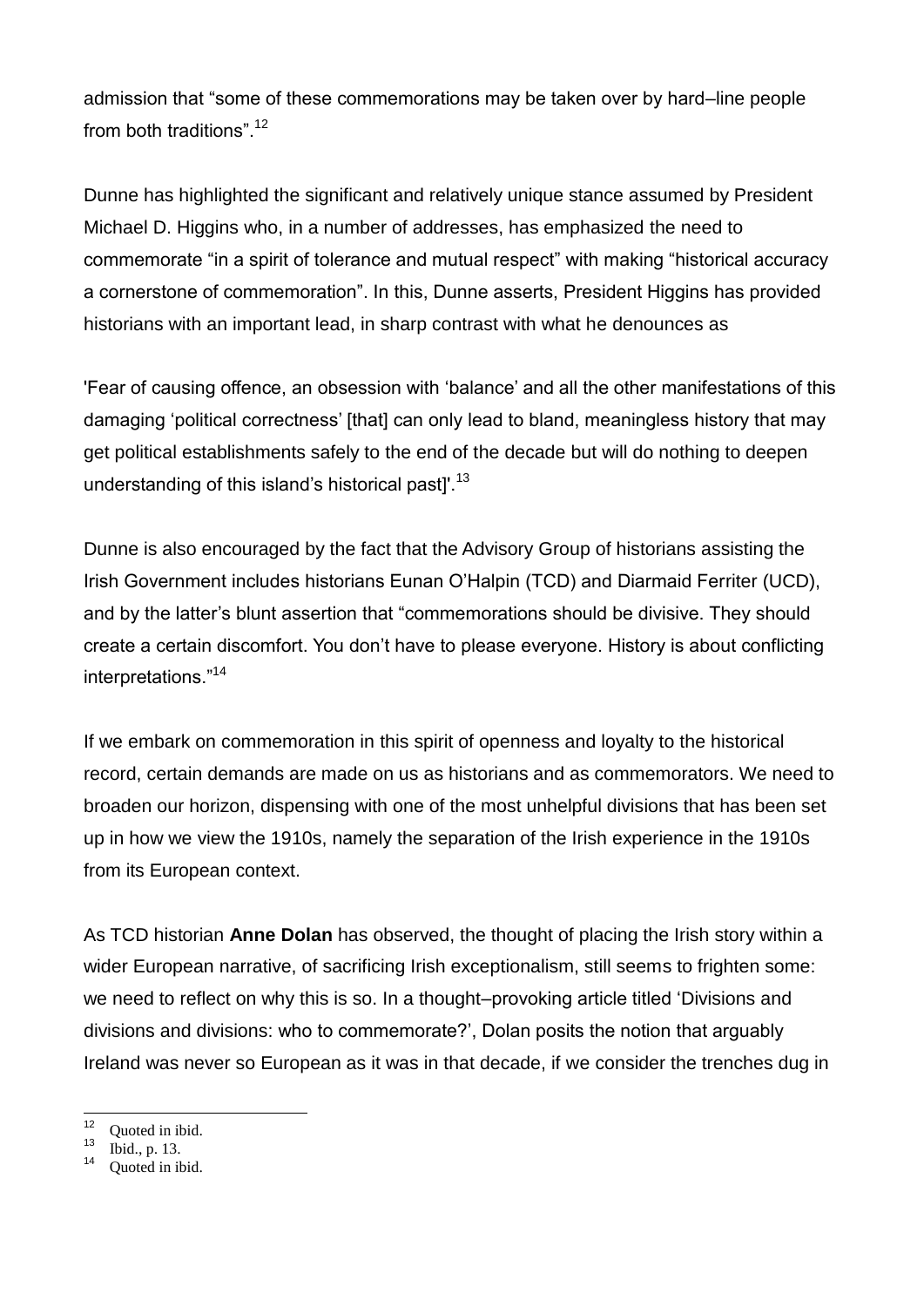St Stephen's Green during the Rising, the appeal to Versailles for recognition, the Treaty that placed the Irish Free State at the heart of the Commonwealth. At each stage, Ireland was very much part of a wider international and European history.

Dolan goes further, challenging us to consider the reasons for this reluctance to view the Irish experience in a European context, suggesting that this may stem from the fact that when viewed in that comparative light, we see that Ireland had 'small wars, few casualties, and a remarkably quick return to peace and stability'.<sup>15</sup> The trouble is, if we admit that, do we undermine all the importance that so many have placed on those small wars for so long?

Yet another division that historians and commemorators have been slow to address is that of class. As Dolan has pointed out, class divisions are among the most striking of this decade in Ireland, and yet no one seems keen to seek out 'shared history' here, arguably the easiest place to find that 'shared history' North and South. Consequently, she asks: 'Is it not a division that should occupy us all a little more?<sup>'16</sup> Dolan presents us with another challenge, asking: 'Do we … miss the division between the ardent and the indifferent at our peril?<sup>'17</sup> It is worth reminding ourselves that far more people carried on with their everyday lives throughout all these wars than went out to take whatever part in the conflict, and yet we listen to, write about and commemorate the minority of fighters, for whatever cause, so much more. Dolan argues that it is precisely in focusing on the lives of these ordinary men and women who got on with their daily lives in spite of the conflicts, that we are most likely to find some form of 'shared history' or common ground through which they too can be commemorated. She poses the penetrating question: 'What will happen to those who did not follow any flag when flags come to be half–masted in 2012, 2014, 2016, and 2021?<sup>18</sup> Here, perhaps the Letters of 1916 Project which is based at Maynooth University is a good approach. This crowd–sourced project invites people holding any type of letter dated 1916, from Ireland, regardless of its subject matter, to submit the letter which is the added to a fast growing collection of letters capturing not just the Easter Week events but a plethora of

 $\overline{a}$ 

<sup>15</sup> Anne Dolan, 'Divisions and divisions and divisions: who to commemorate' in John Horne and Edward Madigan (eds), *Towards commemoration: Ireland in war and revolution, 1912–1923* (Dublin, 2013), p. 151.

 $\frac{16}{17}$  Ibid.

 $\frac{17}{18}$  Ibid.

Ibid.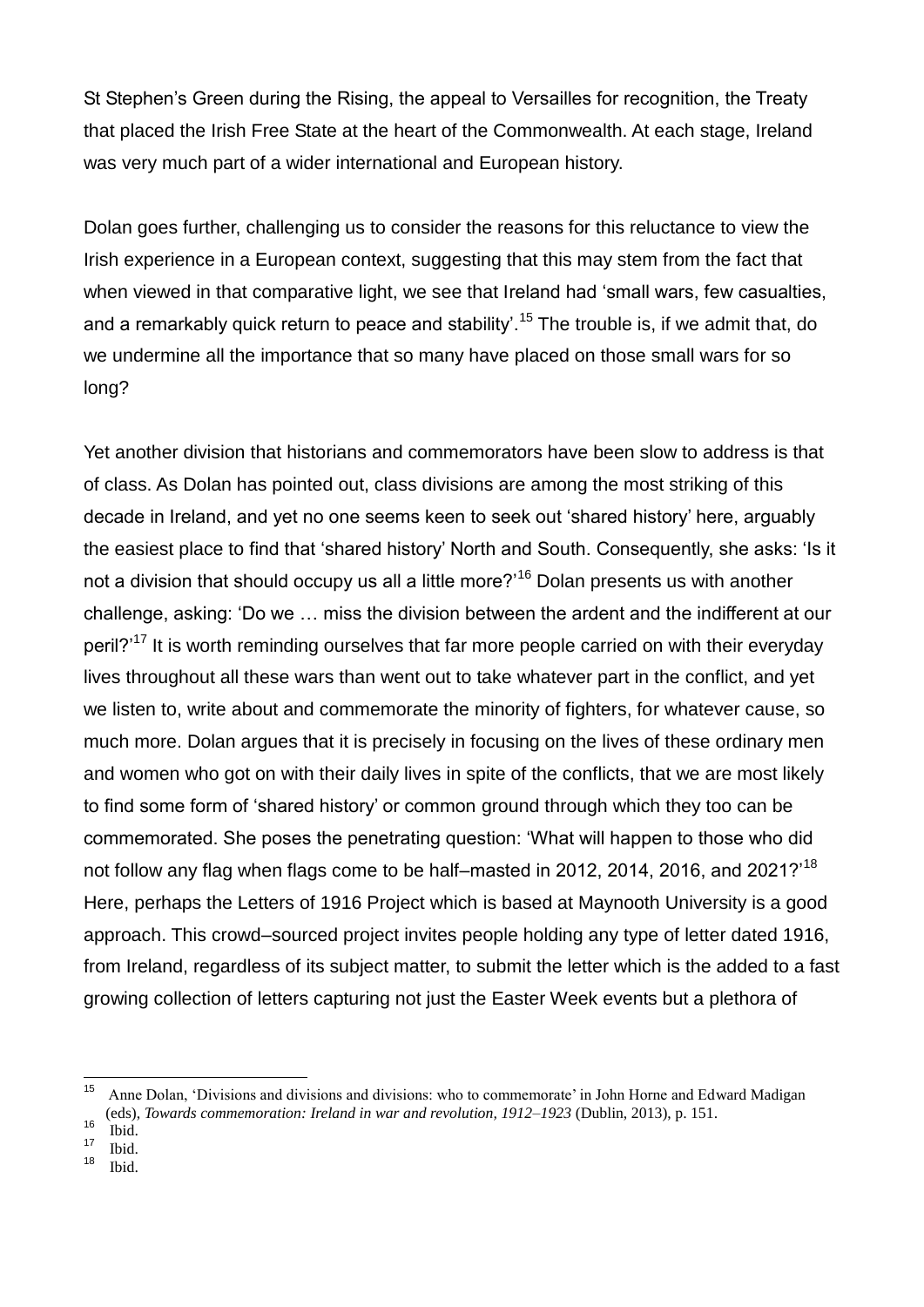aspects of everyday life in Ireland at that time.<sup>19</sup>

Professor **Keith Jeffery** from Queen's University Belfast equally throws down the gauntlet to historians and commemorators on where we go from here in commemorating Irish involvement in World War One and 1916. Commenting on the blossoming of First World War commemoration that we have witnessed from the late 1980s, he has observed how 'much of this enhanced … commemoration draws on a belief that shared military experience and the shared human costs of that experience might transcend local Irish political and sectarian differences.' On the other hand, he remarks that to our great cost, 'one thing [that is] largely absent … from what we might call the 'civil war' of the Troubles is any sustained sense that shared military experience on each side of the conflict might have any sort of reconciling potential.<sup>20</sup> And the same, he contends, can be said of 1916.

Jeffery then presents us with a stark challenge in the following terms:

'If we are serious about trying to extract some good from common suffering in 1914–18, then we must also seriously contemplate the possibility that some good might be extracted from an understanding of the common suffering and loss not just on the battlefields of continental Europe but also here at home'.<sup>21</sup>

He goes on to suggest that 'Ireland's domestic (and not just recent) past is perhaps so painful that we may require the more remote experience of, for example, the First World War to help us come to terms with it.<sup>22</sup> Jeffery also presents us with a thought–provoking speculation for the commemorative attraction in Ireland of the First World War, namely that commemorating the Great War affords people, North and South, the opportunity to reach back to a time when Ireland was politically united, albeit it under British control, and he suggests that this might help engender a sense of unity between those on both sides of the subsequently created border.<sup>23</sup>

Another leading historian in this field, **David Fitzpatrick** (TCD), has itemized many

<sup>19</sup>  $\frac{19}{20}$  [www.forasfeasa.ie/news/1916-letters-project.](http://www.forasfeasa.ie/news/1916-letters-project)

<sup>20</sup> Keith Jeffery, 'Irish varieties of Great War commemoration' in Horne & Madigan (eds), *Towards commemoration*, p. 123.

 $\frac{21}{22}$  Ibid., p. 123.

 $\frac{22}{23}$  Ibid., p. 124.

Ibid.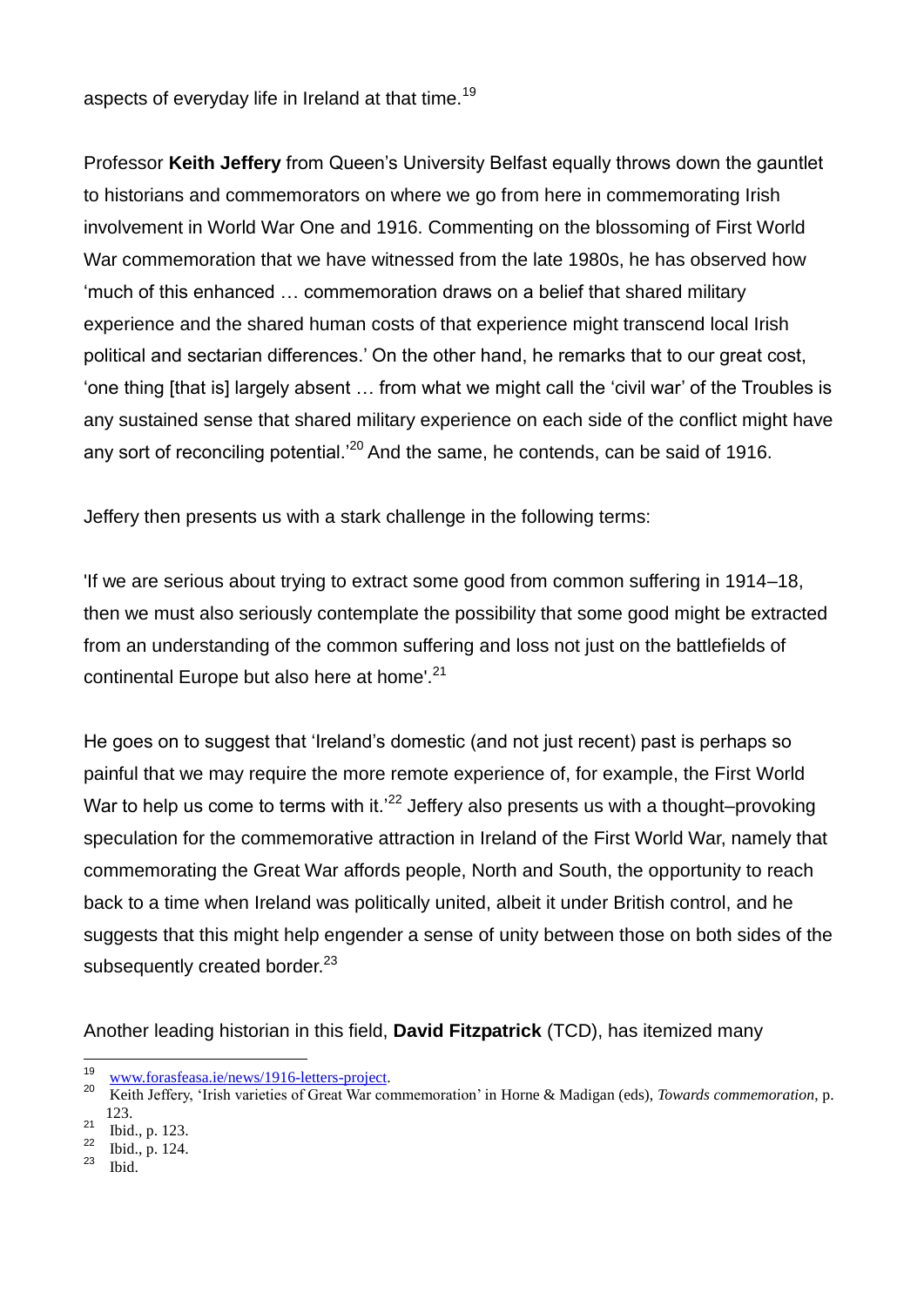challenges facing us all in this decade of commemorations. Rather like Tom Dunne, he is especially wary of the desire for pluralism that so often goes with commemoration. He reminds historians and commemorators that it is 'all too easy to achieve the spurious appearance of 'inclusivity' in ceremonies, events or exhibitions by adopting simplistic misleading dichotomies.<sup> $24$ </sup> Here, he asserts, it is incumbent on the historian to complicate the picture. Fitzpatrick believes a connected problem is an excessive focus on 1916, the year of the Battle of the Somme and the Dublin rebellion, as commemorators find irresistible the temptation to weave these two episodes into 'a seamless sacrificial narrative<sup>'. 25</sup> It is not appropriate, he argues, to concentrate on a single year marked by massive casualties on the Western Front or on the dramatic character of the Easter rebellion in isolation since to do so 'fails to convey the slow and messy course of political change in Ireland or the monotony and attrition of trench warfare… To sideline the seamier aspects of the past is to distort public understanding of history.<sup>26</sup> Fitzpatrick also acknowledges that in the present day, 'many would prefer to remember constructive rather than violent aspects of the revolutionary epoch in Irish history<sup> $27$ </sup> and argues that the problem for historians is that it is not

'easy to devise a truthful narrative incorporating supporters and opponents of the Anglo– Irish treat in a common enterprise of democratic state–building in the South, given the performance of both parties in the Civil War. Faced with this conundrum, many historians as well as politicians have portrayed those who actively supported the Treaty as democrats acting in accordance with the will of the majority, and their opponents in the Civil War as idealists'.<sup>28</sup>

That way, no one is too upset. But as Fitzpatrick is quick to point out, that is a spurious comparison since of course 'there were idealists on both sides but very few genuine 'democrats' in either party until it became apparent, after the Civil War, that the constitutional framework of the Free State offered practical opportunities for all factions.'<sup>29</sup> Equally, Fitzpatrick, emphasizes, it is not acceptable to depict Ulster Unionists as

- $\frac{28}{29}$  Ibid.
- Ibid.

 $24\,$ David Fitzpatrick, 'Historians and the commemoration of Irish conflicts, 1912–23' in Horne & Madigan (eds), *Towards commemoration*, p. 126.

 $rac{25}{26}$  Ibid.

 $\frac{26}{27}$  Ibid., pp 126–27.

 $\frac{27}{28}$  Ibid., p. 128.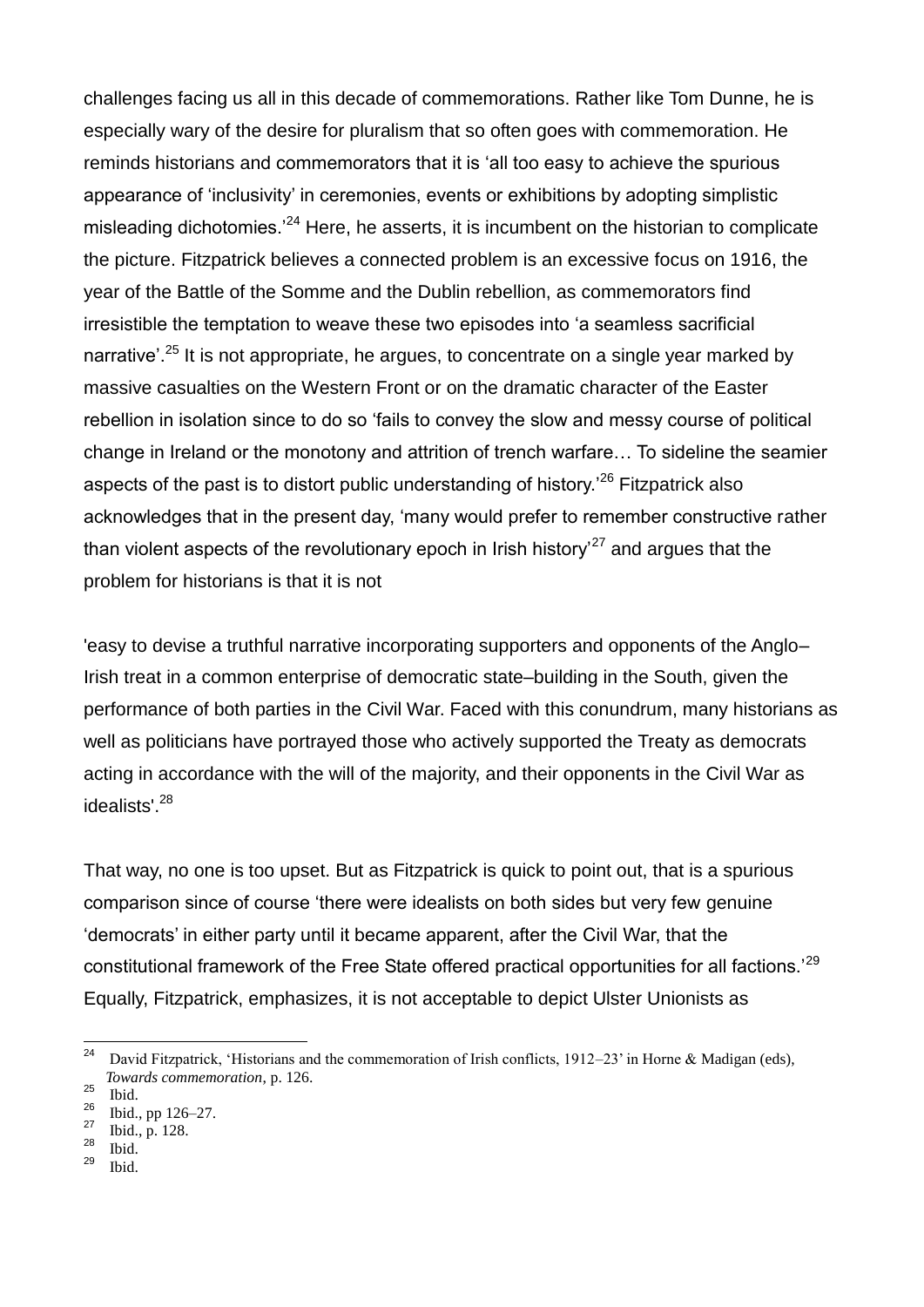unwavering imperialists and opponents of home rule. After all, the Ulster Unionists almost rebelled against the Crown in 1912–14; their leaders proved reluctant to urge their followers to commit to the imperial war efforts, and they eventually accepted and controlled a home rule state of their own in Northern Ireland.<sup>30</sup>

So what does this mean for commemorating their experiences? According to Fitzpatrick, 'good commemoration would stress the common influence of fraternity and solidarity in nationalist and unionist Ireland rather than the strength of political idealism.<sup>31</sup> This would reflect the historian's overriding concern which is historical accuracy.

Fitzpatrick also identifies another 'tempting but dubious stratagem for commemorators', namely, 'the notion of equality of suffering between perpetrators and victims of political violence.<sup>'32</sup> He insists that suspending moral judgement when attempting to give meaning to human losses results in poor history. He also insists that historians must draw a clear distinction between on the one hand combatants who delivered and often courted death, and on the other, non–combatant civilians who did neither. In that context, he reminds us that non–combatant civilians constituted the great majority of fatalities in 1916 and almost half of those killed between 1917 and 1921, which begs the question – how will they be commemorated, if at all? Fitzpatrick strenuously argues that the lives of both perpetrators and victims should be remembered, but not in the same way. He asserts that 'far from avoiding all forms of judgement, historians should try to add moral intensity to the ways in which we commemorate and comprehend the past. Morally neutral commemoration', he warns, 'is a dangerous deception ...' and 'commemoration, like good history, should help us to understand what forces impelled people to commit terrible as well as courageous acts.<sup>33</sup> While he admits that the outcome of such investigations is 'often contentious and morally unsettling', nonetheless he is convinced that it is 'preferable to a bland recitation of general blamelessness.'<sup>34</sup> In this context, the work of Fitzpatrick's TCD colleague, Eunan O'Haplin, in identifying many alleged civilian spies and informers shot dead by the IRA during the War of Independence has shed valuable light on a long concealed, deeply problematic and still highly sensitive secret that has, until recently, been preserved in local communities the

 $\frac{33}{34}$  Ibid.

 $30\,$  $\frac{30}{31}$  Ibid.

 $rac{31}{32}$  Ibid.

 $rac{32}{33}$  Ibid., p. 127.

Ibid.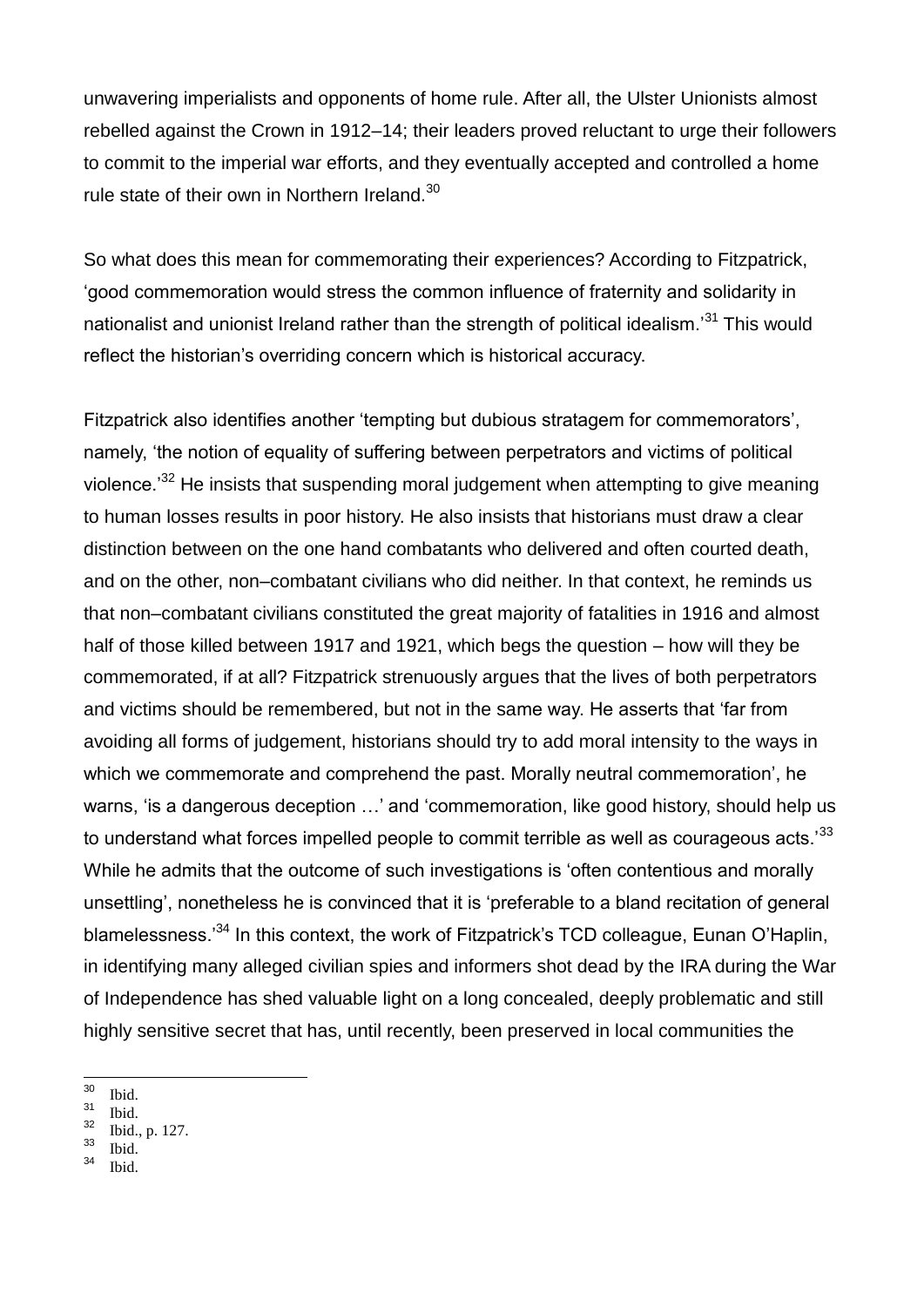#### length and breadth of Ireland.<sup>35</sup>

Furthermore, Fitzpatrick warns again the peril of crude stereotyping that so often accompanies commemoration; here again he sees historians playing a crucial role in challenging stereotypes. In this context, he also issues a warning against efforts to de– politicize the commemoration of the Crown forces in Ireland by reverting to use of stereotypical representations of the Black and Tans, the Auxillaries, and others.<sup>36</sup> Here, like Keith Jeffery and Anne Dolan, Fitzpatrick presents us with some potentially difficult–to– swallow pills. Although on first reading it may seem bizarre, he suggests that one area in which we could have common commemoration is in relation to the Black and Tans in Ireland. He dismisses the notion, often advanced by conciliatory figures, that the Black and Tans behaved as they did because they themselves were victims of 'brutalisation'. He backs up his claim citing comparative studies that have shown they were no more brutalized than the bulk of Europe's male population who survived the Great War. Fitzpatrick argues that most atrocities committed by the Black and Tans were 'largely the result of weakness of central control compounded by paranoia arising from ignorance of their opponents.<sup>37</sup> The same was true in the case of the IRA and the civilian population's paranoia and ignorance of the Black and Tans.

Hence, Fitzpatrick suggests that a way forward in commemorating the War of Independence is to view this as a shared psychological problem inviting common commemoration, arising from 'shared fear, ignorance and indiscipline'.<sup>38</sup> A controversial view indeed, but then the job of the historian and of good commemoration is to challenge, to unsettle, to probe debate and reflection in the hope of achieving deeper understanding of our historical past and how it has formed our outlooks, values and aspirations today*.*

Again and again, historians emphasise that the 1916 Rising, the Battle of the Somme, the Treaty, the Civil War are much more than significant historical events; they are also cultural products of generation after generation of Irish men and women, products whose

 $\overline{a}$ 

<sup>35</sup> Professor Eunan O'Halpin was principal investigator on an Irish Research Council for the Humanities and Social Sciences–funded project The Dead of the Irish Revolution. For an introduction to one aspect of this project see his essay titled 'Problematic killing during the War of Independence and its aftermath: civilian spies and informers' in James Kelly and Mary Ann Lyons (eds), *Death and dying in Ireland, Britain and Europe: historical perspectives* (Dublin, 2013), pp 317–48.

<sup>&</sup>lt;sup>36</sup> Fitzpatrick, 'Historians & the commemoration of Irish conflicts, 1912–23', pp 127–8.<br><sup>37</sup> Fitzpatrick, 'Historians & the commemoration of Irish conflicts, 1912–23', pp 127–8.

 $rac{37}{38}$  Ibid., p. 128.

Ibid.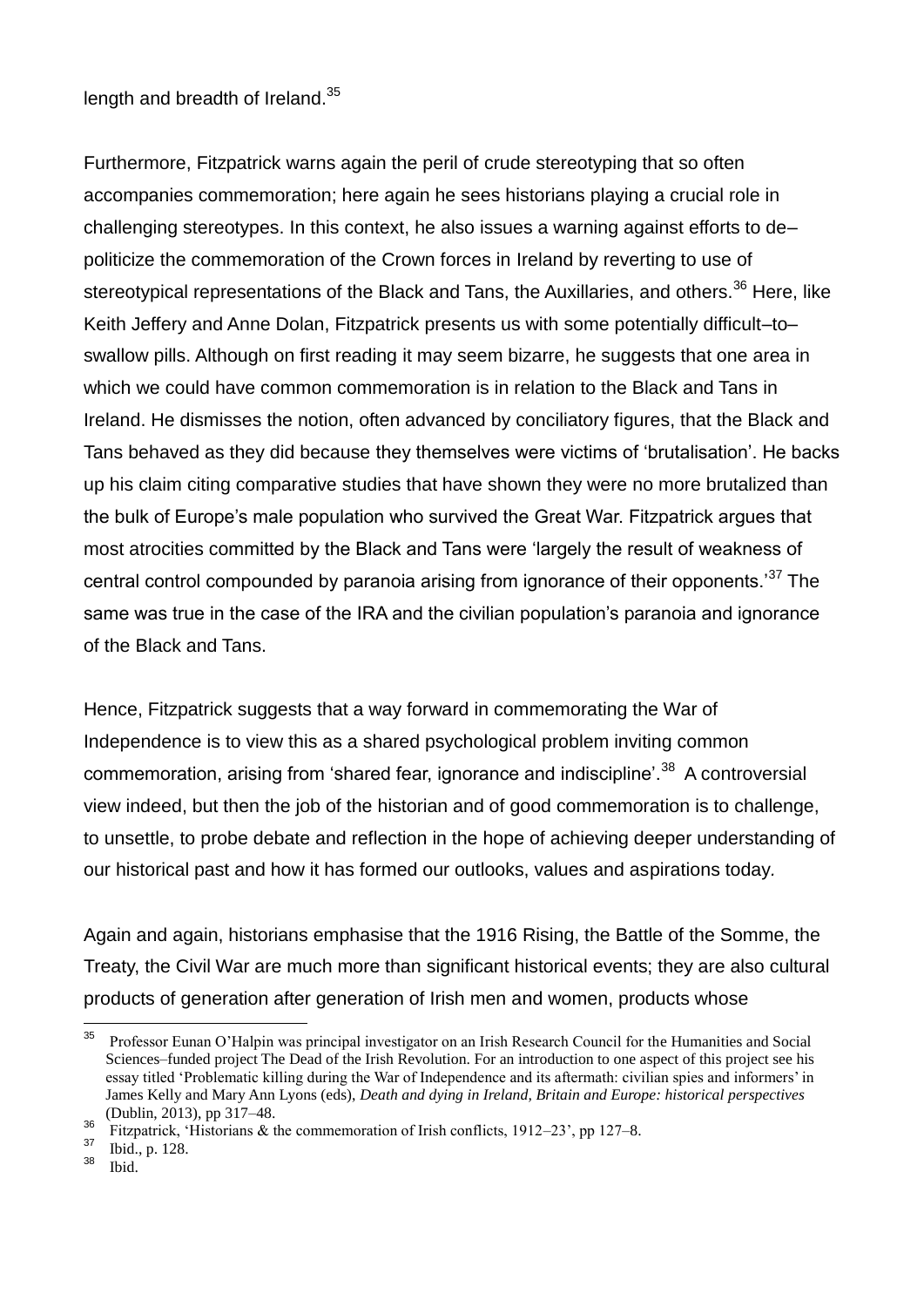significance is constantly changing. Thus, the Newcastle–based historian **Róisín Higgins** predicts that 2016 will be an opportunity 'to assess the progress made in Ireland over one hundred years and to consider the benefits and abuses that have resulted from independence.' The commemorations will, she believes, 'operate as a bellwether for the Irish state and nation', reflecting people's view of the credibility of those who represent power in Ireland – north and south. As such, she argues, the commemorations will be 'a telling indication of Irish citizenry's relationship with authority.<sup>39</sup>

**Fearghal McGarry**, from Queen's University Belfast, approaches the commemoration of 1916 from a slightly different angle, seeing it as providing historians with an opportunity to advance a re-evaluation of the Rising on three counts. Firstly, it affords historians a chance to show that the Rising was in fact 'infinitely more complex than the historical myth' would have us believe.<sup>40</sup> Secondly, he argues that although the memory of 1916 is frequently invoked to criticize the manifold short–comings of the present–day Irish State (most recently when the IMF intervened to address our financial crisis), there is a need for a much more nuanced understanding of rebel ideology since, on the basis of his study of the testimony of rank–and–file rebels, even in 1916 there were 'tensions between the Proclamation's egalitarian rhetoric and the social conservatism that characterized much of the revolutionary movement.<sup>41</sup> Lastly, and in common with Anne Dolan, McGarry stresses the need to interpret and commemorate the 1916 Rising as 'part of the broader historical experience of the Great War rather than as an event that occurred parallel to  $it^{42}$  on the grounds that the Great War backdrop 'explains much that is otherwise inexplicable about the British State's response to the 1916 rebellion' and it aftermath (the Army's willingness to devastate the city centre by artillery bombardment; the preemptory nature of the executions; the heavy– handed coercion that followed; the attempt to impose conscription)*.* 43

As I hope I have shown through introducing you to the perspectives of this selection of historians currently publishing in this field, there is consensus among most professional historians of the revolutionary period in Irish history today that in terms of the decade of

Ibid.

<sup>39</sup> <sup>39</sup> Róisín Higgins, *Transforming 1916: meaning, memory and the fiftieth anniversary of the Easter Rising* (Cork, 2012), p. 209.

<sup>40</sup> Fearghal McGarry, '1916 and Irish Republicanism: between myth and history' in Horne & Madigan (eds), *Towards commemoration*, p. 52.

 $\frac{41}{42}$  Ibid.

 $\frac{42}{43}$  Ibid.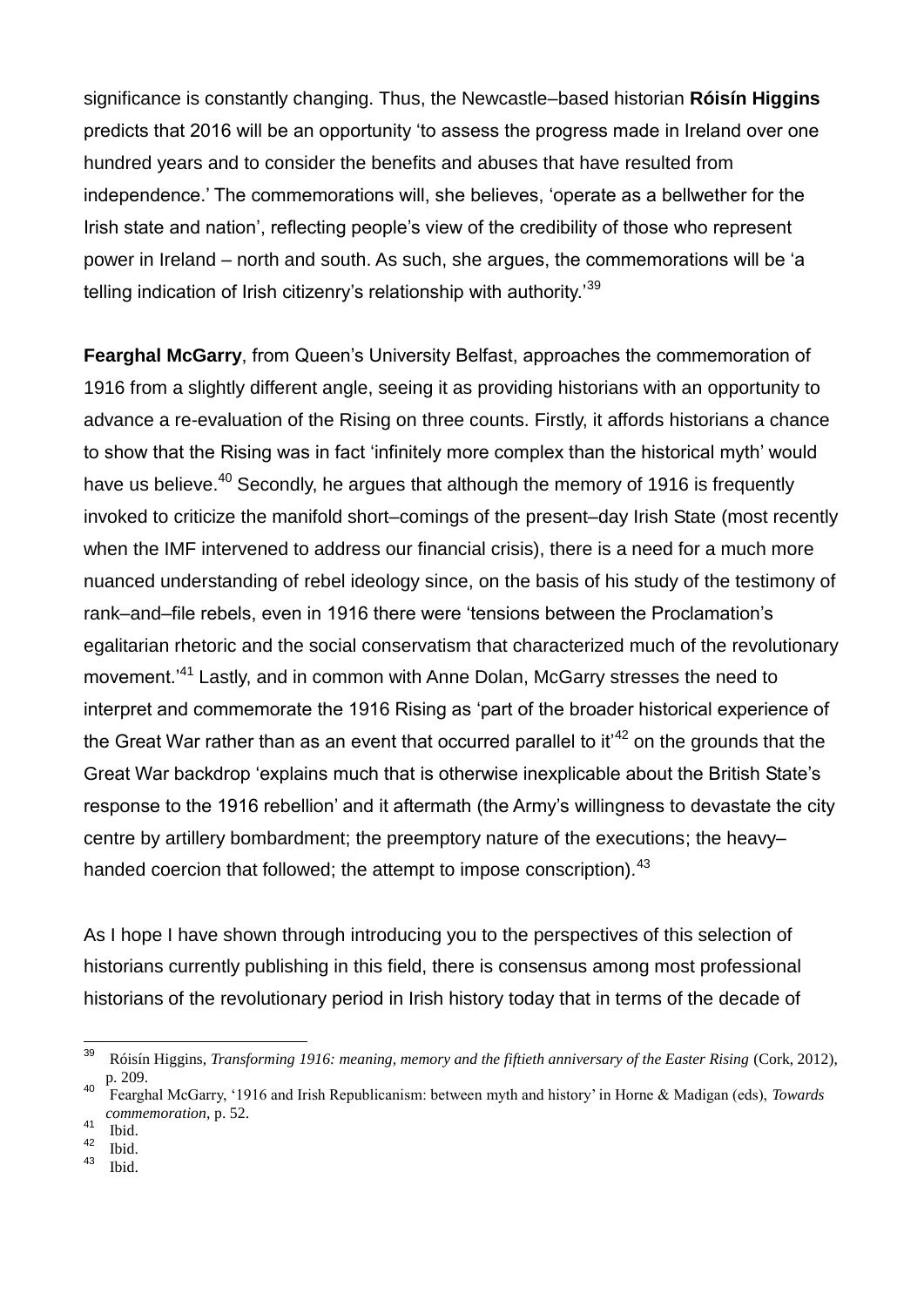commemoration, we should (in the words of David Fitzpatrick):

'do our best to avoid the use of simplistic and exclusive dichotomies or facile attributions of motive; raise awkward issues, and above all, seek to broaden the terms of debate in this interminable round of national soul–searching that we now face'.<sup>44</sup>

I conclude with a recommendation for some reading. One of the hardest–hitting but challenging and stimulating studies of the fraught business of commemorating a key event of this era which appeared in recent years in is the TCD historian Anne Dolan's book *Commemorating the Irish Civil War: history and memory, 1923–2000*, published by Cambridge University Press in 2003. Dolan asks a penetrating question which she pursues with a relentless incisiveness and humanity that one might wish to see underpinning all debate around this decade of commemorations:

### She asks:

'After civil war can the winners honour their victory; can they commemorate it; can they raise their flags, cry from their well–guarded rooftops; can they hail their conquered heroes with the blood of their comrades still fresh on their boots? Or does civil war, by its very nature, demand silence? Should the winners cover themselves in shame, bow their heads and hope that the nation forgets 'our lamentable spasm of national madness'? $45$ 

With that thought, I thank you for your attention."

**Chair (John Clancy)**: "Thank you Mary Ann.... We will have a Question and Answer session after the presentations. Our next speaker is Gordon Lucy who will give a perspective from Northern Ireland...

<sup>44</sup> Fitzpatrick, 'Historians & the commemoration of Irish conflicts, 1912–23', p. 129.

<sup>&</sup>lt;sup>45</sup> Anne Dolan, *Commemorating the Irish Civil War: history and memory, 1923–2000* (Cambridge, 2003), p. 4; see also David Fitzpatrick, *Ireland and the First World War* (Dublin, 1986); Ian McBride (ed.), *History and memory in modern Ireland* (Cambridge, 2001); Mary E. Daly and Margaret O'Callaghan (eds), *1916 in 1966: commemorating the Easter Rising* (Dublin, 2007); Catherine Switzer, *Unionists and Great War commemoration in the north of Ireland, 1914– 1918* (Dublin 2007); Mark McCarthy, *Ireland's 1916 Rising: explorations of history–making, commemoration & heritage in modern times* (Farnham, 2012).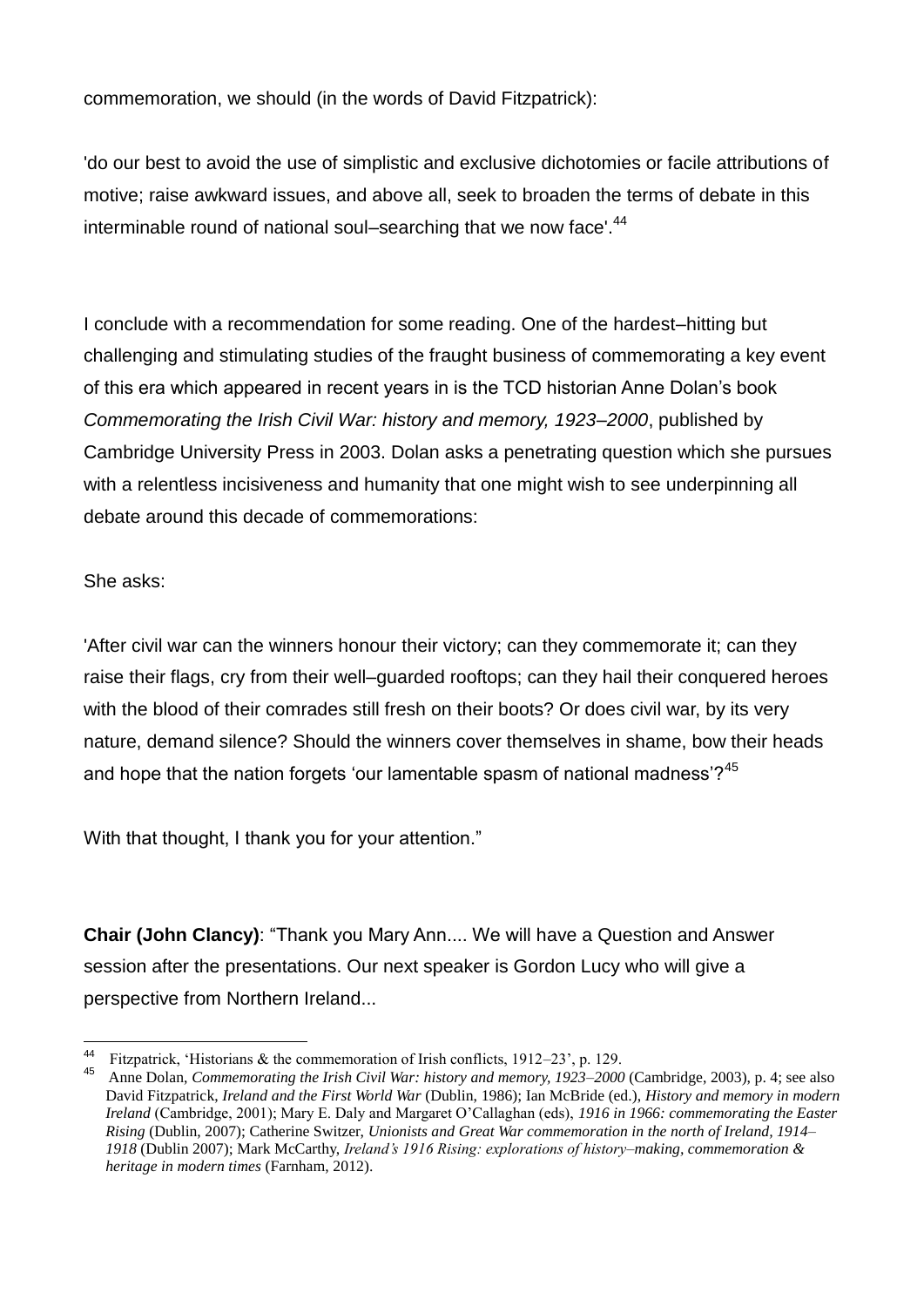### **2. Gordon Lucy** (Belfast historian)

"First of all, I would like to thank you all for having me here today, particularly Julitta where I think the invitation originated, so I am very very grateful. May I also say that I am somewhat overawed by my predecessor because it was a tremendously substantial and meaty presentation compared to this rather feeble one I think in comparison.

#### **France:**

The *Rough Guide to France* used to describe **Le Chambon-sur-Lignon** as a 'rambling, rather unattractive village with a somewhat faded air'. It doesn't get a mention in the current edition of the *Rough Guide* at all. However, this village in Haute-Loire has two significant claims to fame. First, Albert Camus, who won the Nobel prize for literature in 1957, stayed nearby in 1942 and wrote part of *The Plague* [*La Peste*] here. Secondly, and more importantly, the town offered sanctuary to thousands of French Jews during the Second World War. In all, the people of Le Chambon may have saved the lives of as many as 5,000 Jews. In 1988, Yad Vashem, the Holocaust Memorial Institute, counted the war-time population of the village among the 'Righteous among the Nations'. Le Chambon is the only place in France to have been accorded this honour.

Just before the  $60<sup>th</sup>$  anniversary of D-Day, Jacques Chirac – the then French President visited the village and claimed:

'here in adversity, the soul of our nation manifested itself. Here was the embodiment of our country's conscience*'*.

Unfortunately, this assertion is not true. Robert Paxton, the American historian and political scientist, has estimated the number of active resisters to be 'about 2% of the adult French population (or about 400,000)'. The post-war government of France offically recognized 220,000 men and women as active resisters.

Pierre Sauvage, a film-maker born in the village on 25 March 1944 and who emigrated to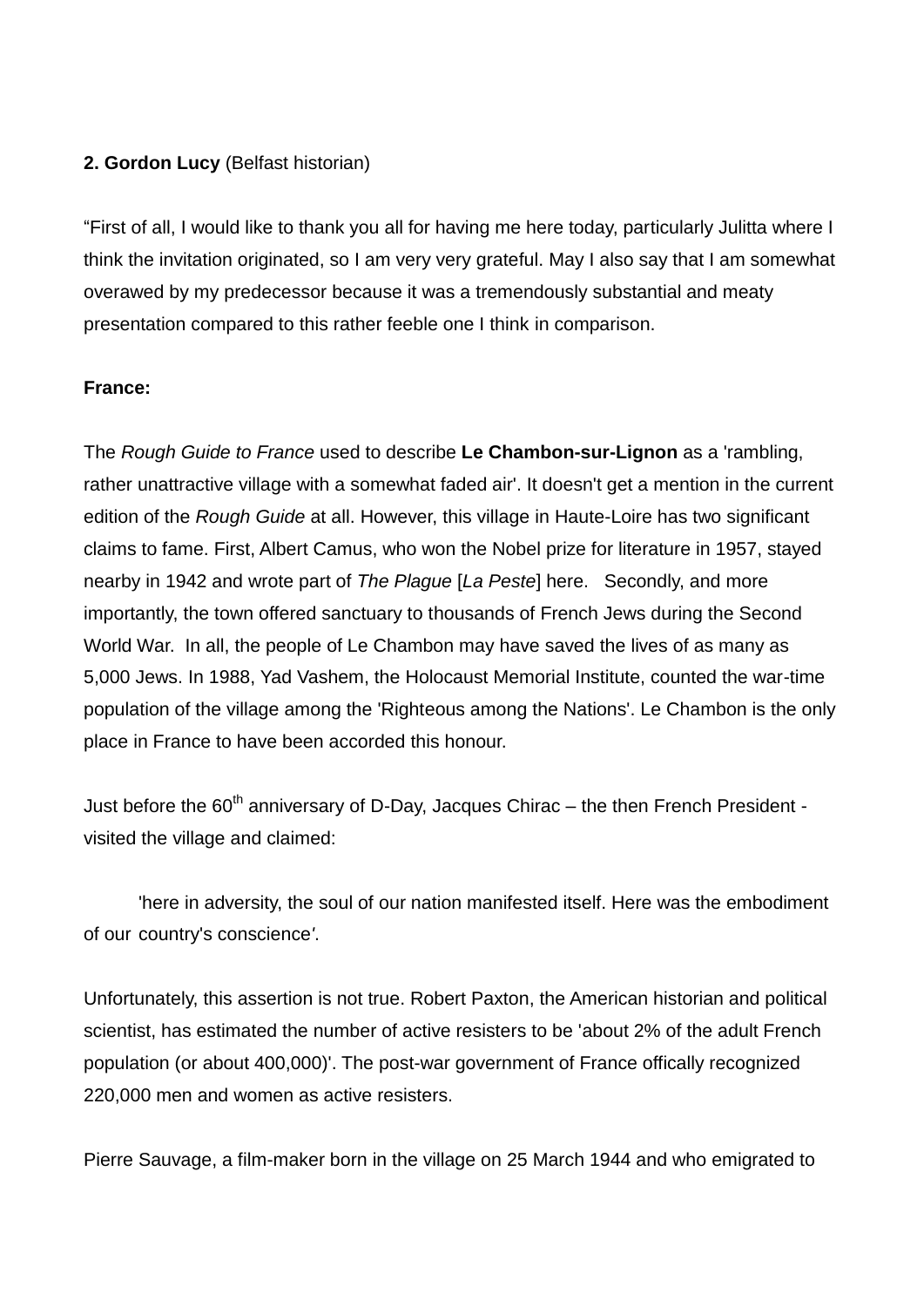the United States, claimed:

'There is nothing at all symbolic about Le Chambon as far as war-time France goes. Quite the contrary: it was the exception in a country that overwhelmingly submitted to the Nazi regime*.*'

Secondly, in an overwhelmingly Roman Catholic country, the area's inhabitants were predominantly Protestant. Sauvage, a Jew, contends:

'The key to their extraordinary behaviour during the war is their collective memory of their own persecuted past.'

One pastor told Sauvage: 'The Jews felt close to us, because we believed in the Old Testament and they were people of the Old Testament.' The day after France surrendered, Pastor André Trocmé told his congregation it was their duty to protect the Jews. His flock agreed: 'Everybody knew of their presence and were involved in protecting them'. <sup>46</sup>

Let's fast forward a few years. In 2008, President Sarkozy, who is of Hungarian and Greek Jewish ancestry, stirred up a hornet's nest with an instruction that every ten-year-old French pupil should know the identity of one of the 11,000 Jewish children who were deported from France to their deaths at Nazi hands. And in a speech to Jewish leaders on 13 February 2008, President Sarkozy said that France should be secular but positive about religion. ..'The tragedy of the 20<sup>th</sup> century was not born from an excess of the idea of God, but from His ... absence'.

Writing shortly afterwards in *Libération*, the French historian Henry Russo observed that for President Sarkozy,

'The past has become a depository of political resources where everybody can pick what they want to serve their interests.'

<sup>46</sup> The were hidden in private homes, on farms in the area, as well as in public institutions. Whenever the Nazi patrols came searching, they were hidden in the countryside. After the war, one of the villagers recalled: "As soon as the soldiers left, we would go into the forest and sing a song. When they heard that song, the Jews knew it was safe to come home." In addition to providing shelter, the citizens of the town obtained forged identification and ration cards for Jews to use and then helped them cross the border to the safety of neutral Switzerland.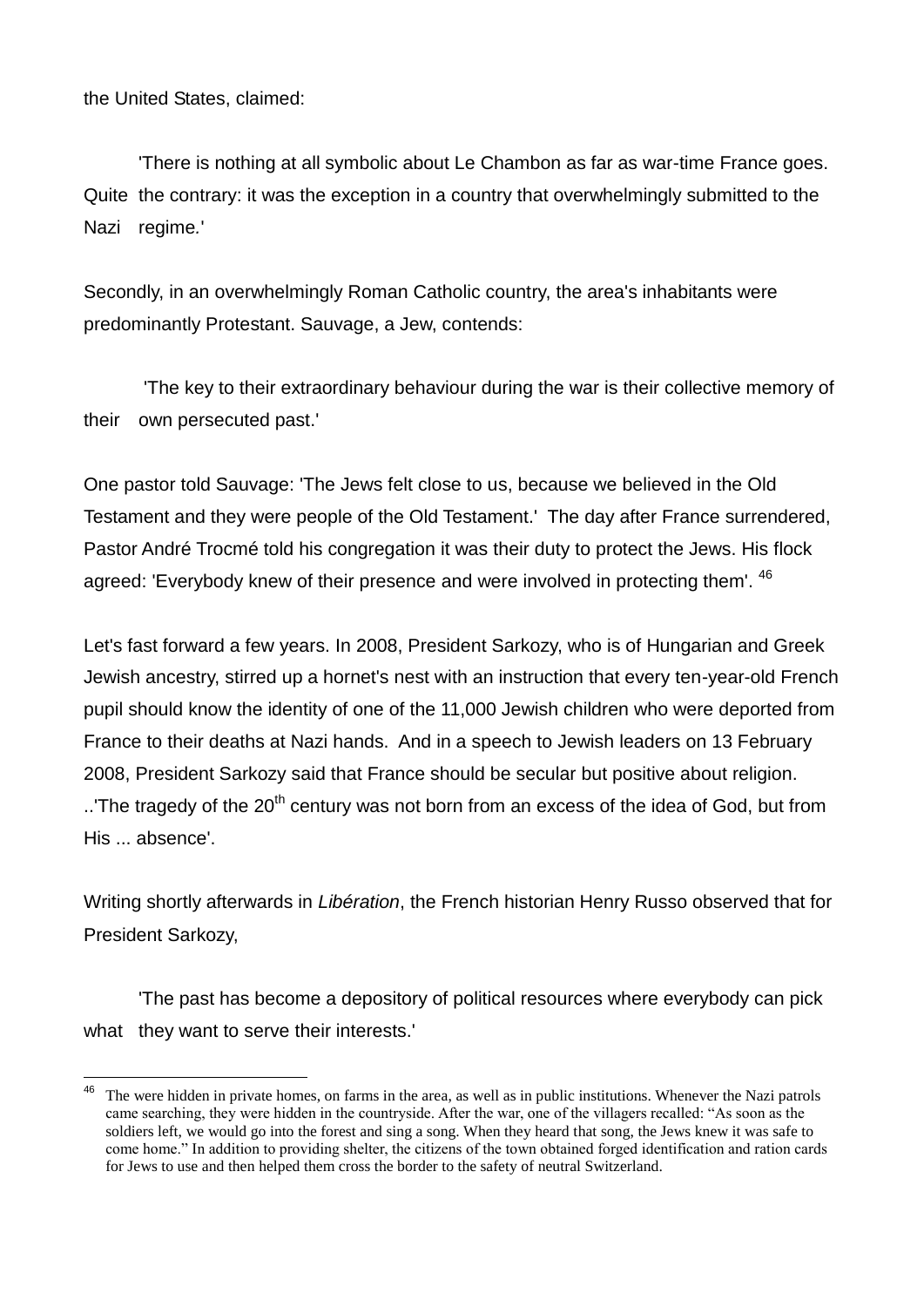#### **Spain:**

In a similar vein, there is a Spanish proverb:

'History is a common meadow in which everyone can make hay.'

In *The Spanish Holocaust*, published in 2012, Paul Preston detailed the brutal and murderous persecution of Spaniards between 1936 and 1945: the mass extra-judicial murder of some 200,000 victims, cursory military trials, torture, the systematic abuse of women and children, sweeping imprisonment, the horrors of exile. Those culpable for crimes committed on both sides of the Civil War are named; their victims identified.

How have the Spanish coped with the turbulent past and can we identify any lessons for us?

After the death of General Franco in 1975, both the parties of the left and the right agreed that it was desirable to have a period of silence – the pact of forgetting ('*El Pacto de Olvido*') – to underpin and facilitate the transition to democracy and to facilitate the reconciliation of the 'Two Spains' ['*Las dos Espaňas*'] which had confronted each other during the Civil War. 47

In October 2007, the then ruling PSOE [the Party of the Spanish Socialist Workers] passed a law of historical memory (*la ley de memoria históica*), assigning public funds to the families of victims of the Civil War (on both sides) and the victims of the Franco Regime so that they can exhume their bodies. The Law also formally condemned the Franco Regime. Two parties opposed the Law but for diametrically different reasons. The Popular Party accused the Socialists of weakening the political consensus which facilitated the transition to democracy and 'using the Civil War as an argument for political propaganda'. However, in fairness, it is also worth noting that the Popular Party supported some elements of the Historical Memory Law, including seven amendments to the original text of the law,

<sup>47</sup> <sup>47</sup> A consensual agreement to simply "forget" and never to discuss the war or the 40-year dictatorship that followed it.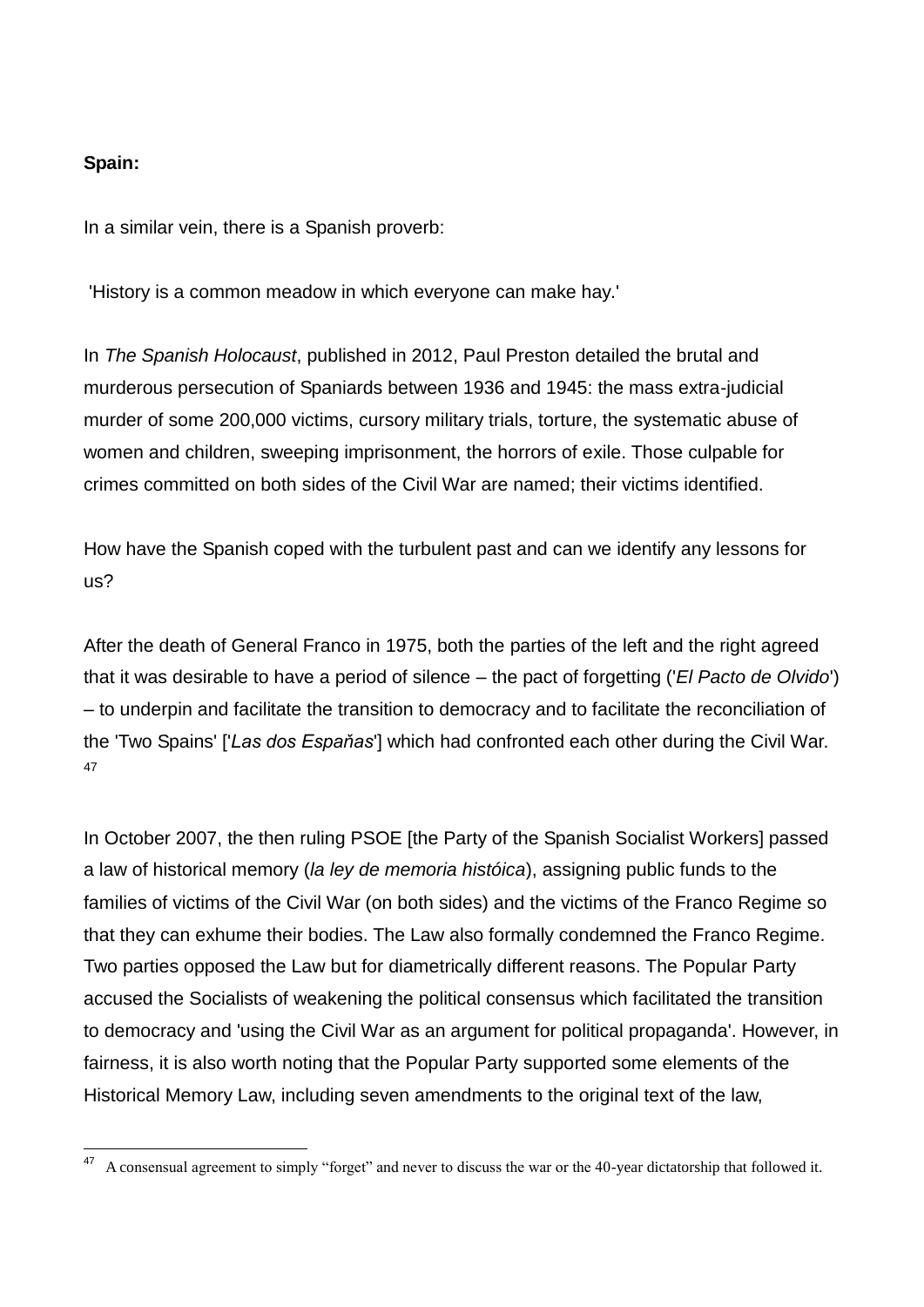facilitating the 'depoliticisation' of the Valley of the Fallen (*Valle de los Caídos*, where Franco is buried) and monetary aid to victims of the Civil War and Franco regime. The Republican Left of Catalonia, on the other hand, voted against the Law because it didn't go far enough.

In 2011, the Popular Party returned to power after seven years in opposition, but the Party has neither repealed nor amended the Historical Memory Law. The Centre for Historical Documentation [*Centro Documental de la Memoria Histórica*] gives information on victims of Francoist repression, but the government has curtailed State help in the exhumation of victims - now that could be just simply as a result of the economic crisis, I just don't pretend to know.

Interestingly enough, the United Nations has repeatedly urged Spain to repeal the pact of forgetting, for example in 2012, and again in 2013. The United Nations maintains that under international law amnesties do not apply to crimes against humanity.

# **Why Study History**?

In 2008, **Penelope J. Corfield** (a professor of history at Royal Holloway, University of London) wrote:

'All people and peoples are living histories. To take a few obvious examples: communities speak languages that are inherited from the past. They live in societies with complex cultures, traditions and religions that have not been created on the spur of the moment. People use technologies that they have not themselves invented. And each individual is born with a personal variant of an inherited genetic template, known as the genome, which has evolved during the entire life-span of the human species.

She then proceeds to observe:

'understanding the linkages between the past and the present is absolutely basic for a good understanding of the condition of being human. That, in a nutshell, is why History matters. It is not just 'useful', it is essential*.'*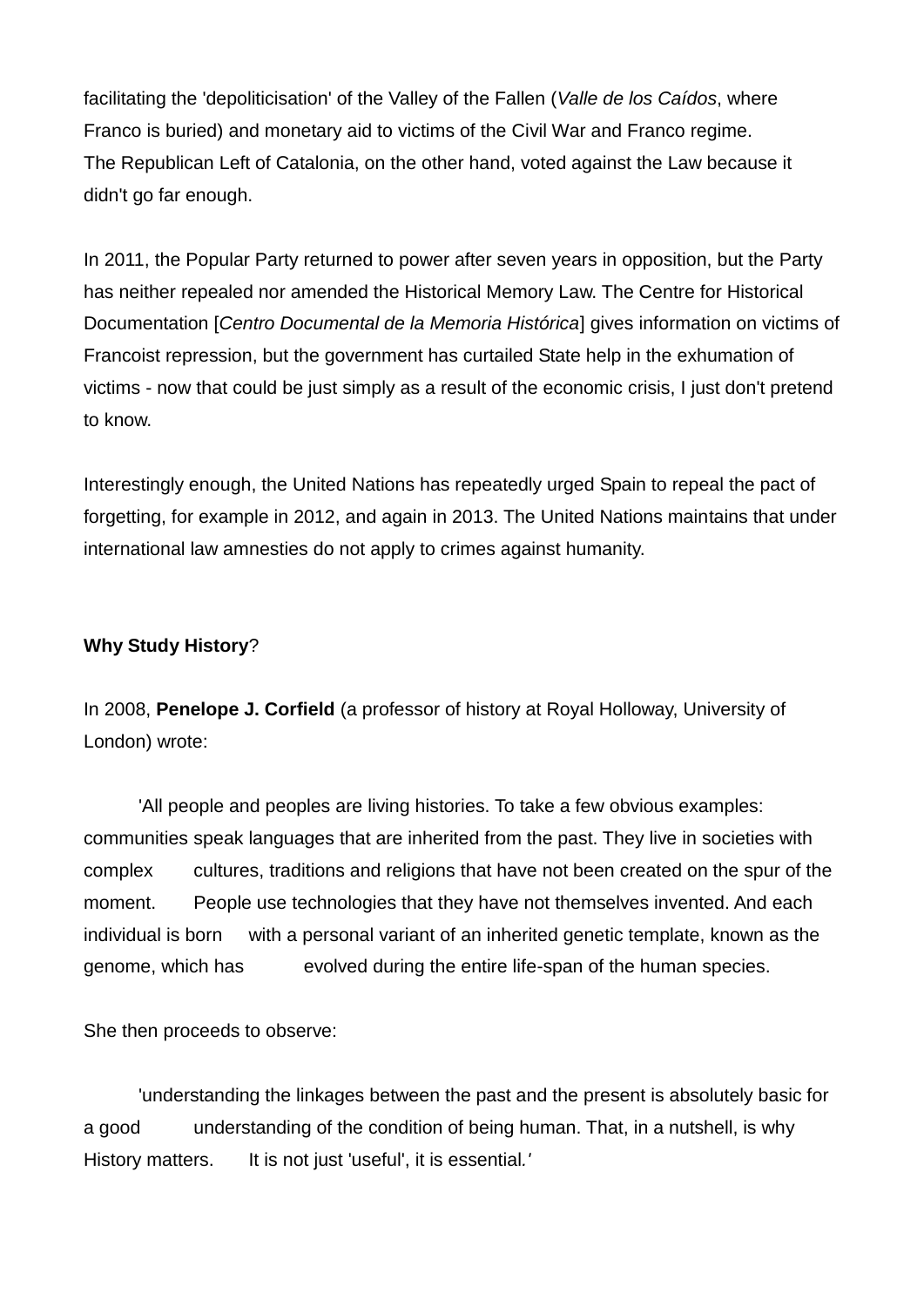Elsewhere Professor Corfield writes that she is strongly opposed to the current trend in education-politics which elevates 'Skills' above 'Knowledge'. That, she says, is not only wrong in principle but it also leads to an inadequate learning of skills, thus defeating the very aim of the 'Skills' mantra.

That would be a view I would share very strongly.

I also looked at the website of the Department of History at the **University of Wisconsin-Madison**, because I have had the privilege of speaking at Irishfest in Milwaukee twice, and the Department of History offers the following excellent rationale as to why you should study history:

'You should study history if you wish to learn how and why the world and its peoples came to be as they are today. History asks "How did things get to be this way?" There is nothing in the world that does not become more intriguing and far more mysterious – once we recognize the complicated events and causes that led to its creation.

At the same time, history also recognizes that there is far more to the past than the events that created the world we know today. As the British writer L.P. Hartley once famously remarked, "The past is a foreign country; they do things differently there." Recognizing what we share with people in the past, while simultaneously exploring how profoundly their lives differed from our own, provides some of history's most fascinating insights.'

**Cambridge University** offers a similar rationale for studying history which has much to commend it:

'The aim of studying history at university is to further your understanding and knowledge of the past and your ability to present that understanding and knowledge with clarity, insight and discrimination. The historian has to mine a large body of material efficiently; to evaluate its significance and utility in answering important questions about societies, institutions, cultures and individuals; and to order her or his thoughts on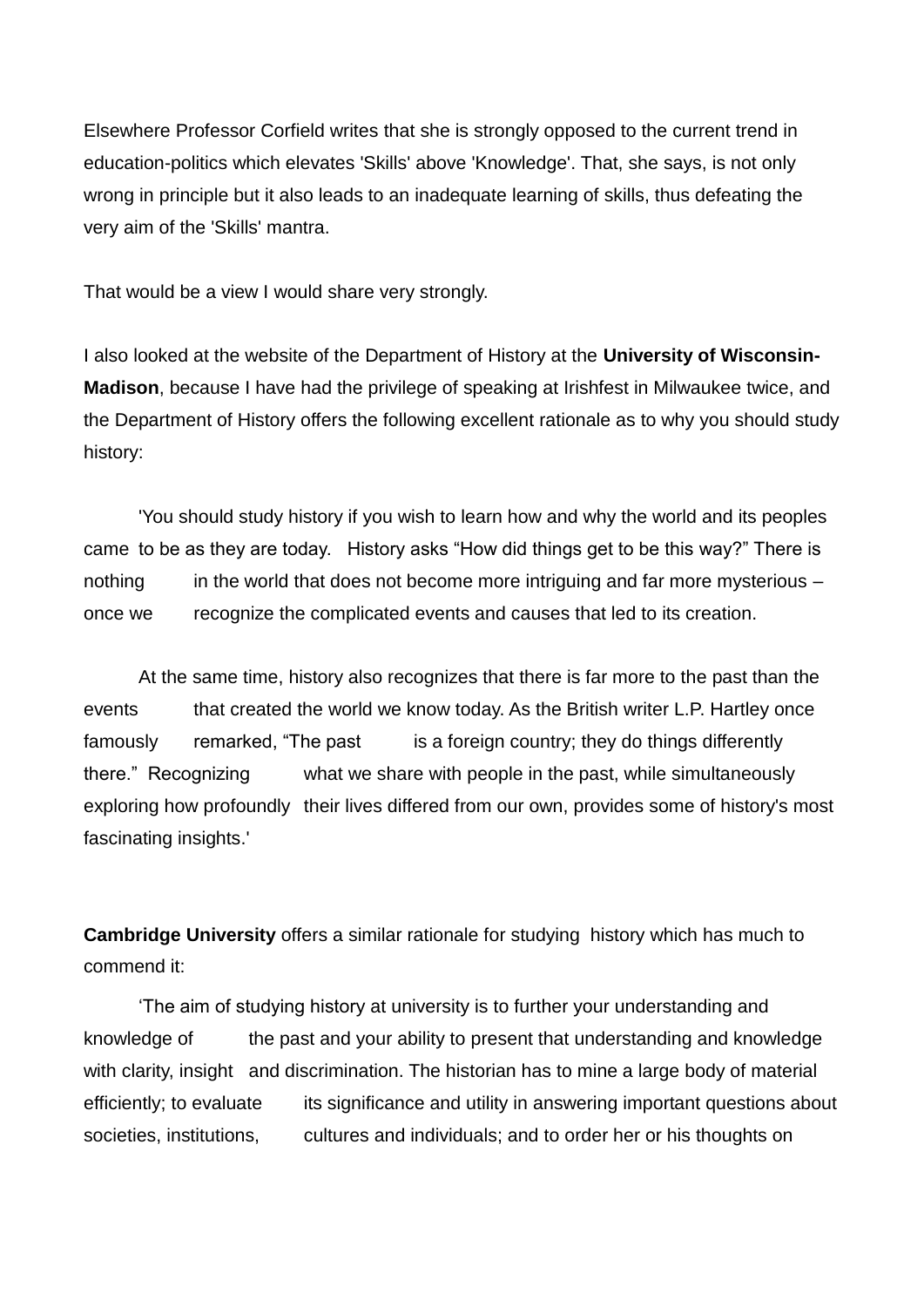these matters succinctly, clearly, yet with sensitivity. The teaching that you will receive over the next three years is designed to develop these skills'

# **The Teaching of History**:

From the origins of national school systems in the  $19<sup>th</sup>$  century, the teaching of history to promote national sentiment has been a high priority.

In most countries, history textbooks are tools to foster nationalism and patriotism, and give students the official line about national enemies. In many countries – probably most countries - history textbooks are sponsored by the national government and are written to put the national heritage in the most favourable light. For example, in Japan, mention of the Nanking Massacre has been removed from all textbooks and the entire Second World War is given at best cursory treatment. And of course Japan's neigbours have complained bitterly about it, not least the Chinese. And of course, it was standard policy in communist countries to present only a rigid Marxist historiography.

In the United States after the Great War, a strong movement emerged at the university level and in public schools to teach courses in Western Civilization. And the reason for this was to assist their students to identify with the home countries in with Europe. Since the 1980s, in the United States attention has increasingly focused on teaching *world history* and requiring students to take courses in non-western cultures, to prepare students for life in a globalized economy.

In Northern Ireland the most popular subject for males at A-Level is mathematics, while the top choice for females was biology. The other three subjects in the top five are religious studies, history and English. 2, 260 students sat A-Level history this year, representing 7.2% of the total. That actually strikes me as quite shocking, not that so many people study history at A-Level in Northern Ireland but actually that so few do.

Through the study of history, students in Northern Ireland are expected to explore the key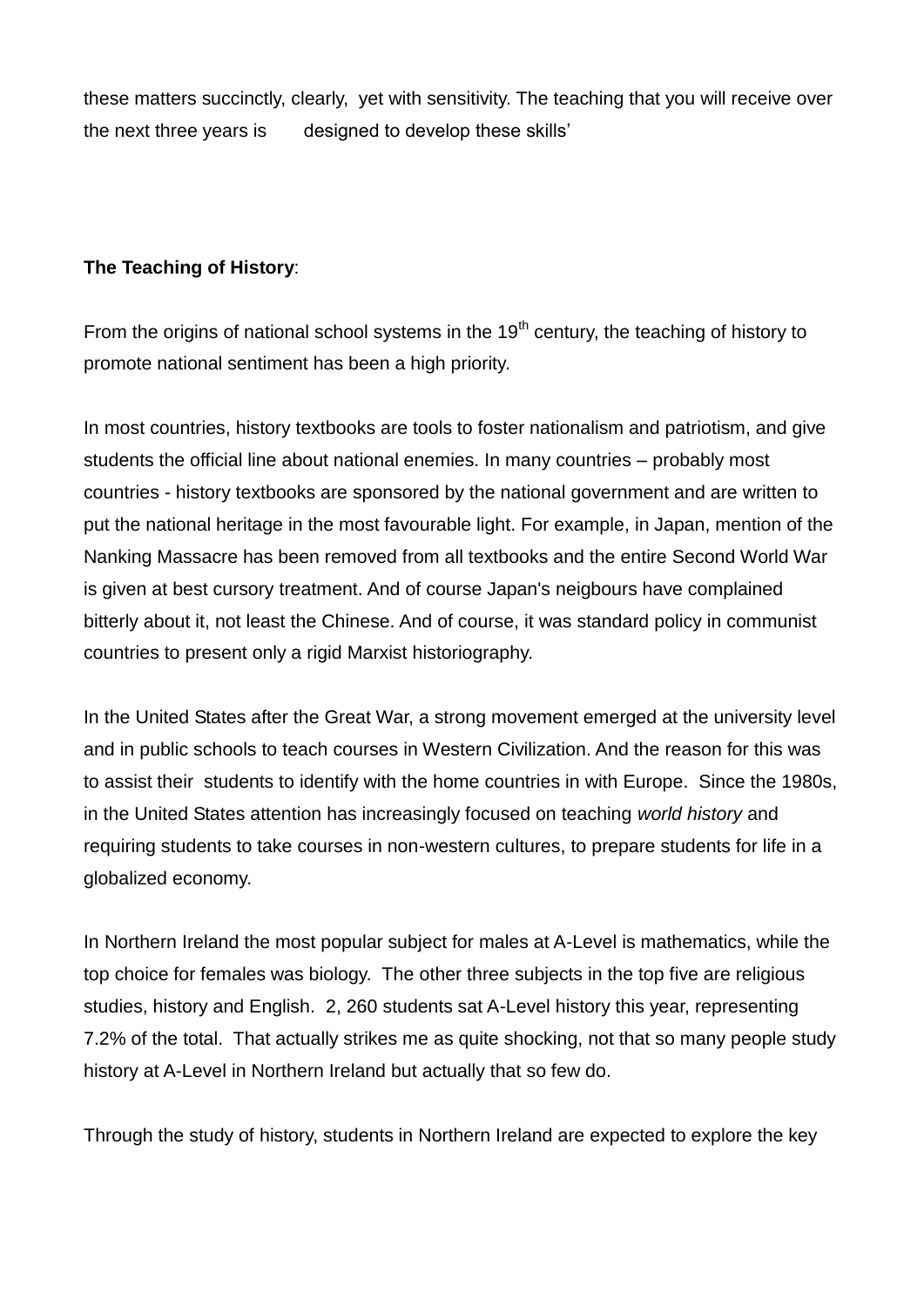political, economic and social events that have helped shape today's institutions, governments and societies. And there's a wonderful wish-list of what History is supposed to achieve, particularly A-Level History:

A-Level History is supposed to -

'develop an interest in and enthusiasm for history'

'gain an appreciation of different identities within society and an appreciation of social, cultural, religious and ethnic diversity through the study of British and Irish history and aspects of European history'

That would be excellent too but I suspect that teachers are much more interested in enabling their pupils to pass their exams rather than achieve all those things.

It's also supposed to -

'develop the ability to ask relevant and significant questions about the past, to carry out research and evaluate conclusions;

'gain an understanding of the nature of historical study, for example that history is concerned with historical interpretations based on available evidence'

If A-Level History in Northern Ireland achieved all the things it's supposed to achieve I would think we would have grounds for being very happy indeed; I am just a little sceptical, I am conscious of the fact that I think that much of what passes for historical knowledge in Northern Ireland is on the level of 'a man in a pub told me...'

# **Decade of Centenaries**:

In June, 1988, in a talk at the Library of Congress in Washington DC, **Roy Jenkins** delivered a paper entitled 'Should politicians know history?' I just want to pick one line from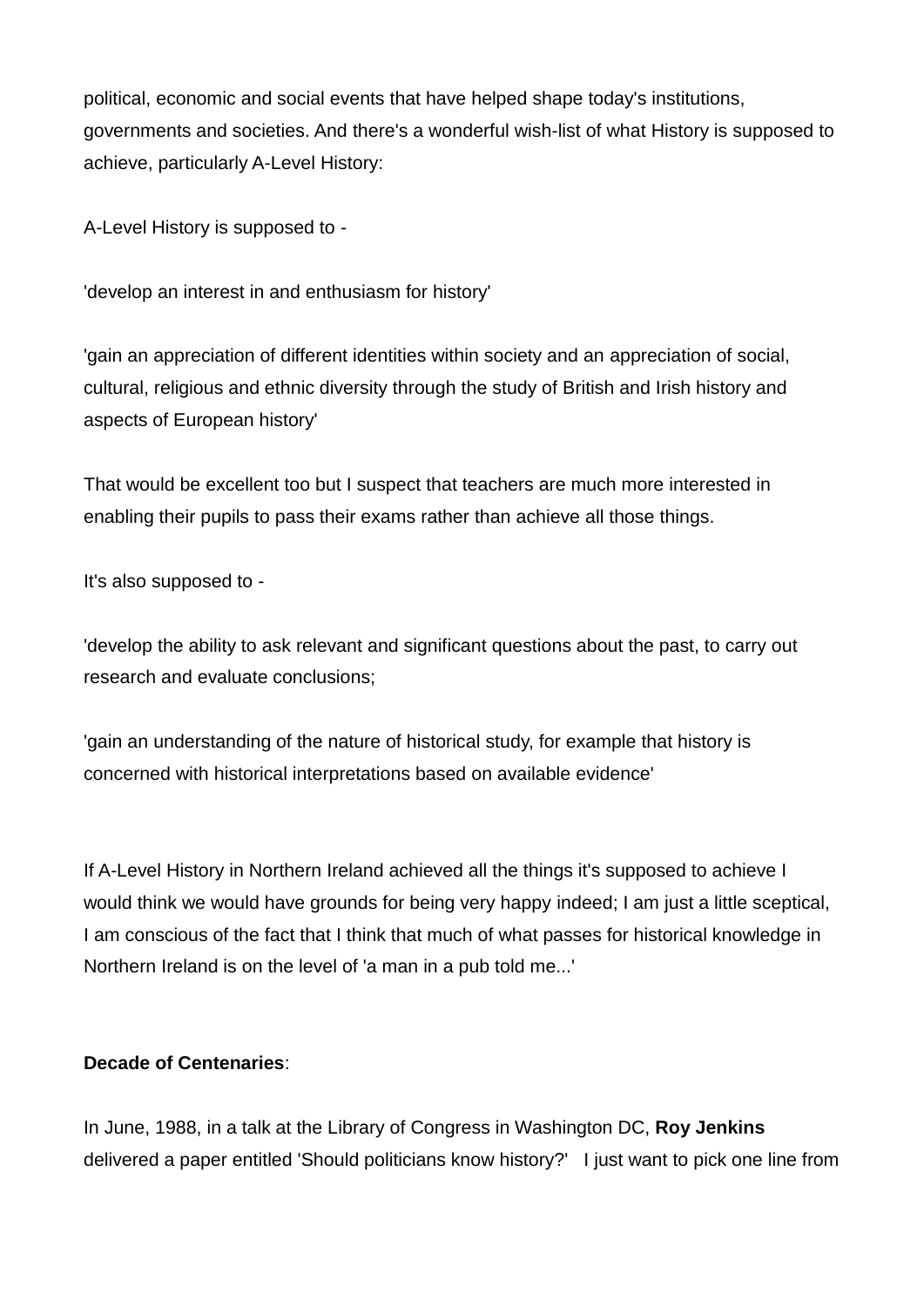'No communities are more difficult to bring together*'* – and he then cites Northern Ireland and Cyprus – *'*than those where the contemplation of ancient wrongs is a way of life.' <sup>48</sup>

We are in the midst of a decade of centenaries during which unionists and nationalists are celebrating, commemorating or marking centenaries of a wide variety of events. Some people have viewed these anniversaries with fear and trepidation, and they may still be proved right.

However we could approach this decade of centenaries in a different spirit; we could embrace these anniversaries as opportunities to learn about the past, to reflect soberly on those events, and to evaluate their significance. Above all, these anniversaries afford us the opportunity to explore the complex relationship between the past and the present and to contemplate the challenging relationship between the past and the future.

The Peace III Southern Partnership, based in Newry & Mourne, Craigavon, Banbridge and Armagh Council areas, has been conspicuously successful in enabling people on both sides of the border to move beyond 'the contemplation of ancient wrongs' and consider the past more dispassionately and more objectively. The Partnership has organised a travelling exhibition, talks and lectures and conferences in both Newry and Dundalk. These have all been well-received and I would like to see the Peace III Southern Partnership's efforts extended to the rest of Northern Ireland - and other parts of the Republic should the demand exist. I would be of the opinion that the demand clearly exists in County Louth, I am not too sure about County Meath.

And one of the reasons why I am so keen to see Peace III Southern Partnership's efforts extended throughout the rest of Northern Ireland is that, as Professor Lyons has already said, two Ministers were appointed to oversee the Decade of Centenaries in Northern Ireland and it's not exactly obvious to me what precisely they have done. There is a job of work to be done, but it is not being done, and it would be nice to see the efforts of Peace III

<sup>48</sup> <sup>48</sup> Roy Jenkins, 'Should Politicians Know History', in *Roy Jenkins, Portraits and Miniatures, Selected Writings* (London, 1993), 212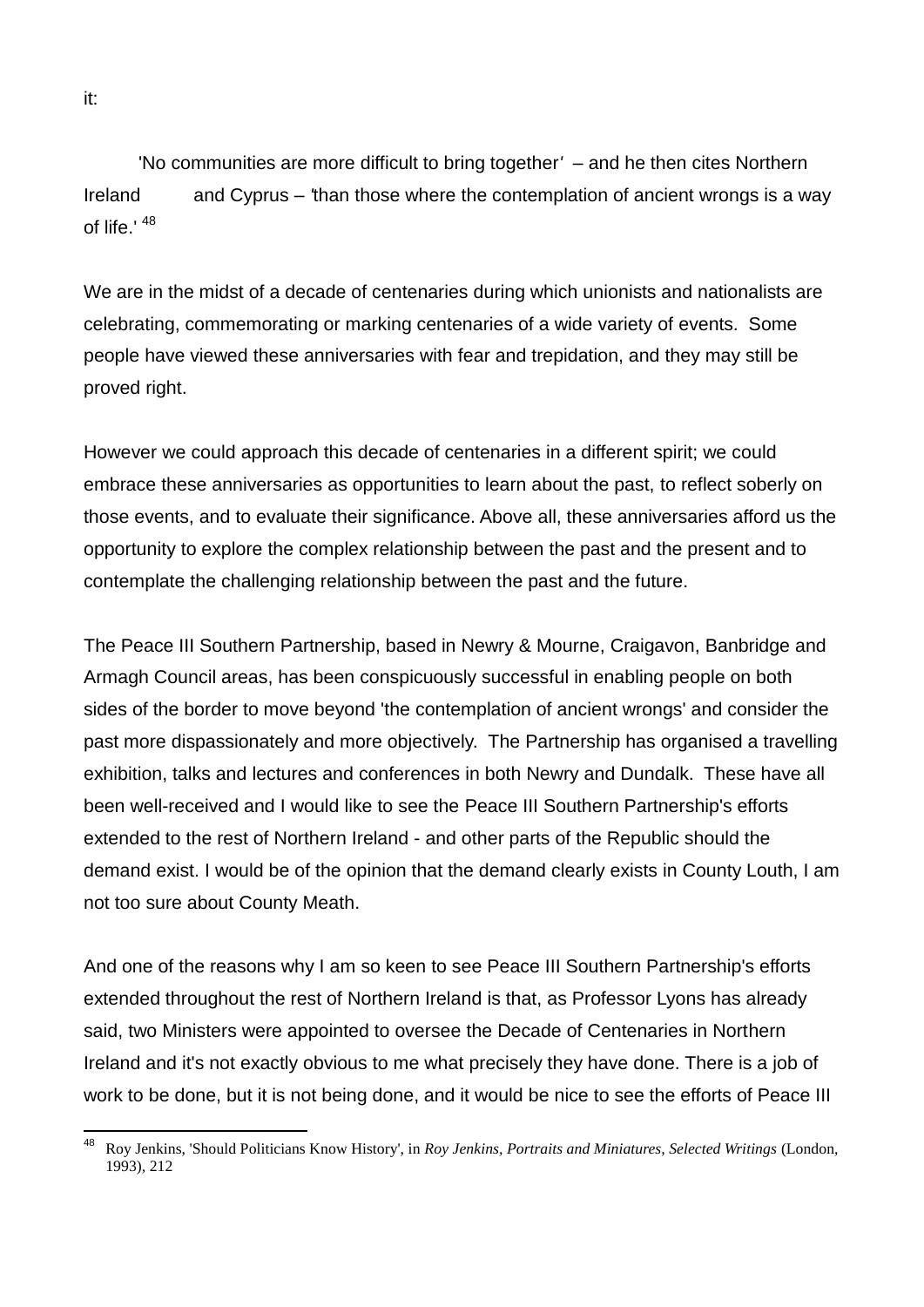Southern Partnership extended ... what I would suggest is that time spent studying these events is a significant investment in the future. Thanks very much."

**Chair (John Clancy)**: "Thank you very much, Gordon. I would like now to call on Senator Thomas Byrne..."

**3. Senator Thomas Byrne** (Fianna Fáil Seanad spokesperson on Public Expenditure and Reform)

Thanks very much for having me speak here this morning, and I would of course like to give the apologies of my party leader Micheál Martin who was originally invited to speak but unfortunately could not be here this morning, and he sends his best wishes and regards to both societies and for the seminar.

If Gordon Lucy feels feeble, I certainly feel that after both those presentations, and indeed it's a privilege to speak on the panel alongside them.

I suppose I do have some practical experience in this area because I am a member of a political party that actually carries out commemorations on an annual basis in various parts of the country and indeed in part of County Meath as well. But I suppose the very fact that we have to discuss commemorations shows that they are problematic, and those of us in political parties can often overlook the problematic elements of Irish commemorations when we do indeed carry them out.

Commemorations in other countries – France for example – don't appear to be so complicated. I suppose their main focus of commemoration generally is of the birth of the nation state...

In Ireland, because of the diversity of traditions – both north and south, and then within the political party structure in this country - we have a wide variety of commemorations not all of which relate back to the commemoration of the foundation of the State. In fact the foundation of the State itself is disputed....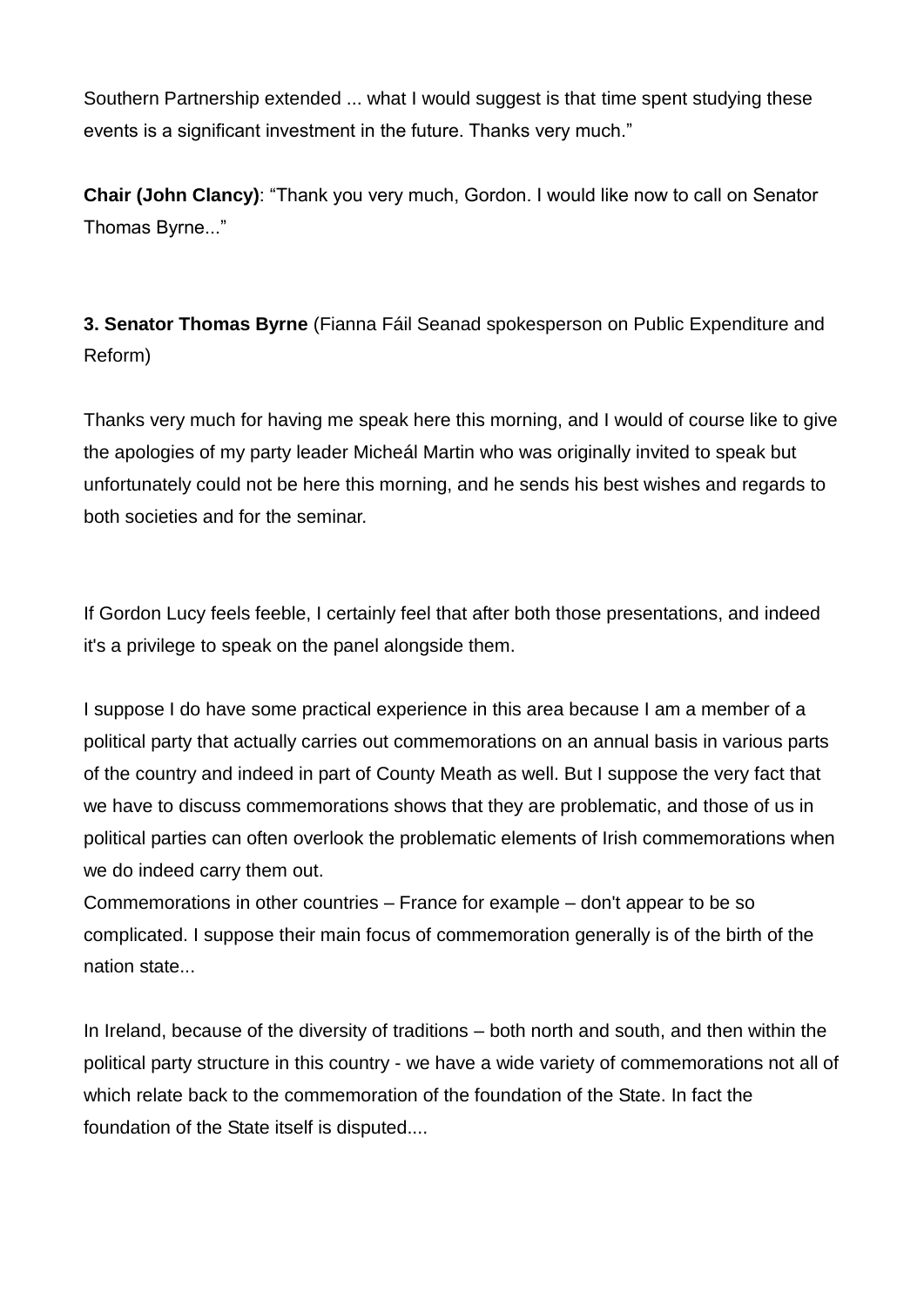From a personal and practical experience, the commemoration of the Civil War in this country is the most problematic of all, and I was taken by Professor Lyons' quotation from Dr Anne Dolan of Trinity – 'does civil war demand silence?' And I have to be honest, I have often thought that myself ... That would present further complications in the early part of the next decade. I myself come from a family that, on one side, was very active in the Civil War - on the republican side - in this area, and on the other side, my grandfather and two of his brothers were gardaí at the foundation of the State, and they certainly weren't on the republican side ... in that era.

These commemorations are complicated, and they are increasingly complicated .... and we do have to think carefully, we do have to think of the sacrifices made by the people who died and the ideals and the visions and the values that they had, and the reality of what they did, and the good that they did, but also recognise that at the time there was another point of view which was oftentimes radically different.

So we have a lot of commemorations, and I suppose what is happening – and I am not sure if it is positive - is that many people, depending on their own particular political or social position, are latching on to a particular commemoration, saying '*we'll commemorate that*', and we have certain groups – and I am not criticising any of them, all of these events deserve to be commemorated – but the point I am making is that some people perhaps commemorate them more than others do.

The Lockout [Dublin, 1913] has particular resonance for maybe the Labour Party and the trade union movement. That's to be recongised. Maybe other parties on the political sphere didnt get involved so much. The Civil War, as I mentioned, will be commemorated by many, but maybe not by everybody in society. And then we have commemorations connected to the Unionist tradition which will perhaps be given more emphasis in that tradition....

What I would be arguing for is that we really should decide as an Irish nation what is the most important commemoration, and by that I mean what is the commemoration that celebrates the foundation of the State ... and the ideals of the State we are in, the ideals that we live for? And in my view that must mean the **Easter 1916** commemoration, that must be the one thing that gives us common purpose in the Irish nation, and particularly as an Irish republican.... and we must give recognition to that as a key stepping stone in making our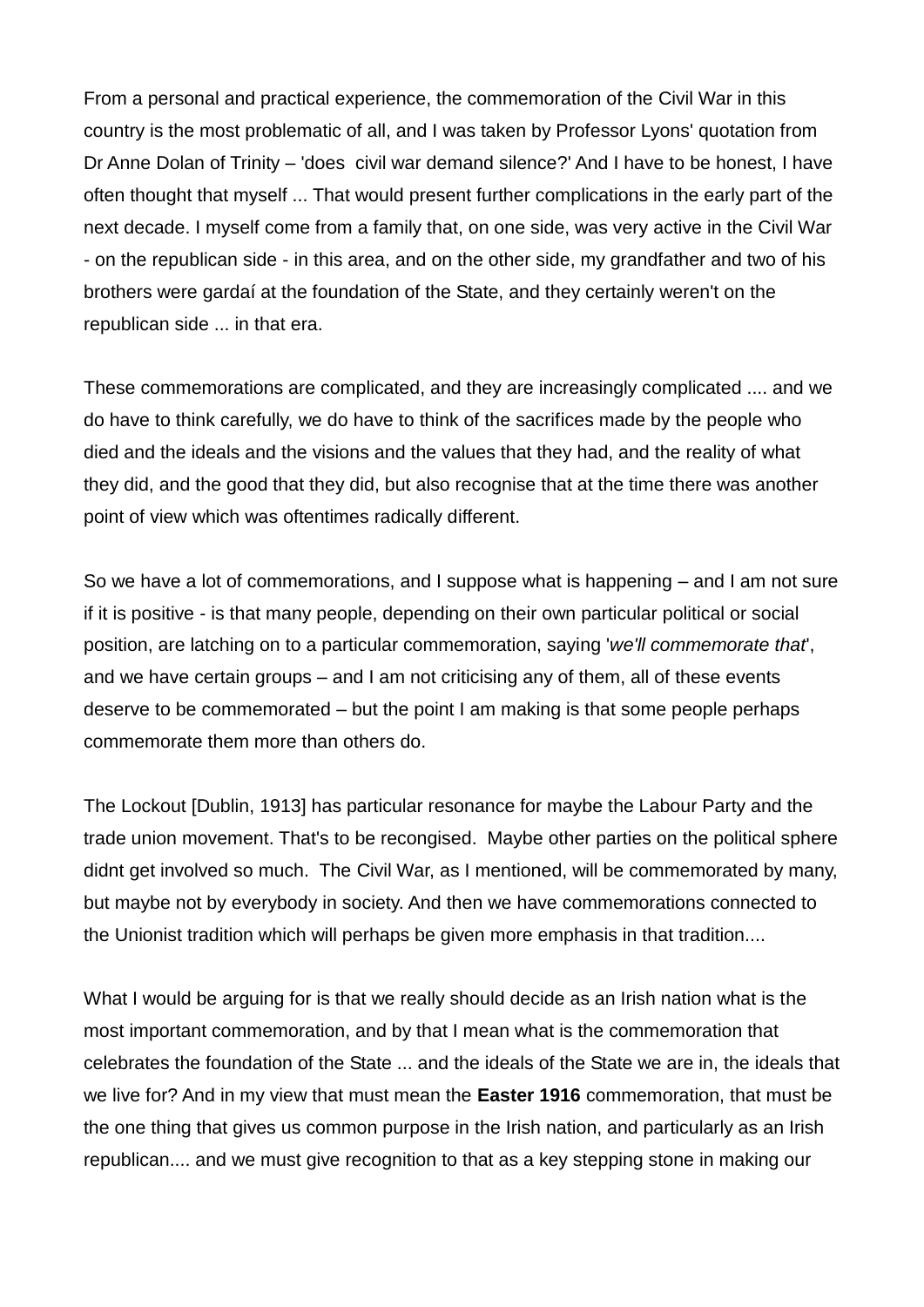country free, if we are to be honest about it.

There were men and women who fought for those ideals in 1916, including guaranteeing religious and civil liberties, equal rights and opportunities for all ... cherishing the children of the nation equally....

The key principles of the 1916 Rising have to be, in my view, the cornerstone of Ireland today, how we interact together as a country and how we emerged from that Civil War, but also how we relate across the border, the two parts of this island....

So we should remember them with reverence, with regard, and with – I would say recognition of the fact that the Irish state in its modern form was born at that time.

Now I would say as well that there are certain elements at official level and at Government level which maybe aren't as keen to emphasise the importance of the 1916 Rising and the commemoration thereof. And in the experience of some of my colleagues who serve on the Decade of Commemorations committee, they certainly have the feeling that the 1916 Rising – which in our view, and in my view, is the most important of the commemorations – that that is being kind of played down at official level and at Government level, and that the Decade of Commemorations is giving equality to a wide variation of commemorations when in fact it is the 1916 commemoration which in our view should be celebrated as the most important one, as the key moment in the modern history of the State.

The 1600 men and women who went out on Easter Week took on an empire on which the sun had never set at that time – by the time the First World War had finished, there were 17 million men mobilised ... the Irish Volunteers at the time were taking on 11,000 to 1...

We did at that time obtain our freedom as a nation - and I am being deliberately controversial here - but we must recognise that, that we were able to get our freedom, and we cannot be embarrassed about commemorating that. There is in my view an element of that going on at the moment.

Now what we have done, at a practical level, in our party is to commemorate in Ashbourne, particularly the battle of Ashbourne, and we also commemorate Philip Clarke of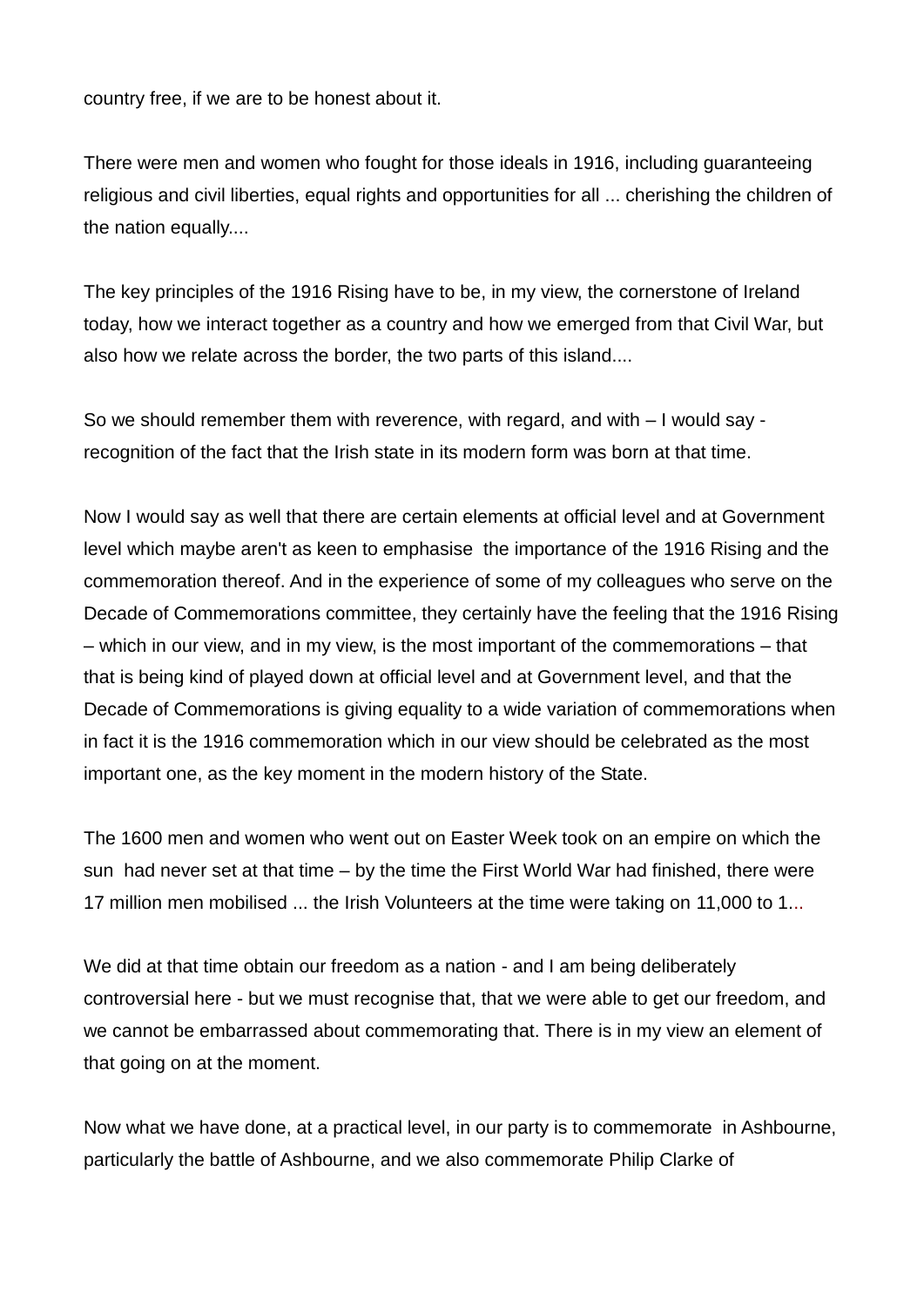Monknewtown who died in Stephen's Green in Dublin.

The economic benefits were mentioned, I think, in passing at the very start – and I suppose it is right in an historic forum not to emphasise them – but I think it is important that we do show ourselves as a modern nation, as a state that is happy in itself, happy together looking north and south ... but is not ashamed to say these are the historical facts, what happened...

And while, as Professor Lyons said, it is important to look at the ordinary lives of people at the time, the extraordinary sacrifice of a relatively small amount of men and women who went out in 1916 should be recognised with poignancy in this State.

I am not saying that you ignore everything else, it's important we commemorate **all** the sacrifices, all of the events that went on including the terrible Civil War that took place, and I have questioned myself whether we should almost forget that ... .... but I think the 1916 Rising was such a key event in this country and it should be the key celebration. And it's not controversial for me whether the royal family are here .... I don't think that's the point. The real point is that we show ourselves as a forward-looking independent nation that is proud ...

**Chair (John Clancy)**: Thank you Senator. This morning has been an excellent session. Professor Lyons has opened the kaleidoscope in terms of the dilemmas of historians, and the danger of how history can be treated. I'm going to invite questions from the floor. I did like Gordon's idea of history being like the 'meadow' in which we all can make hay'....

**Gordon Lucy**: "I was quoting that....

**John Clancy:** "Nonetheless it is true... And [we had] Senator Thomas Byrne's point that 1916 is the core issue in terms of the celebrations of this decade of centenaries. So we invite questions.....

QUESTIONS AND COMMENTS (Summary)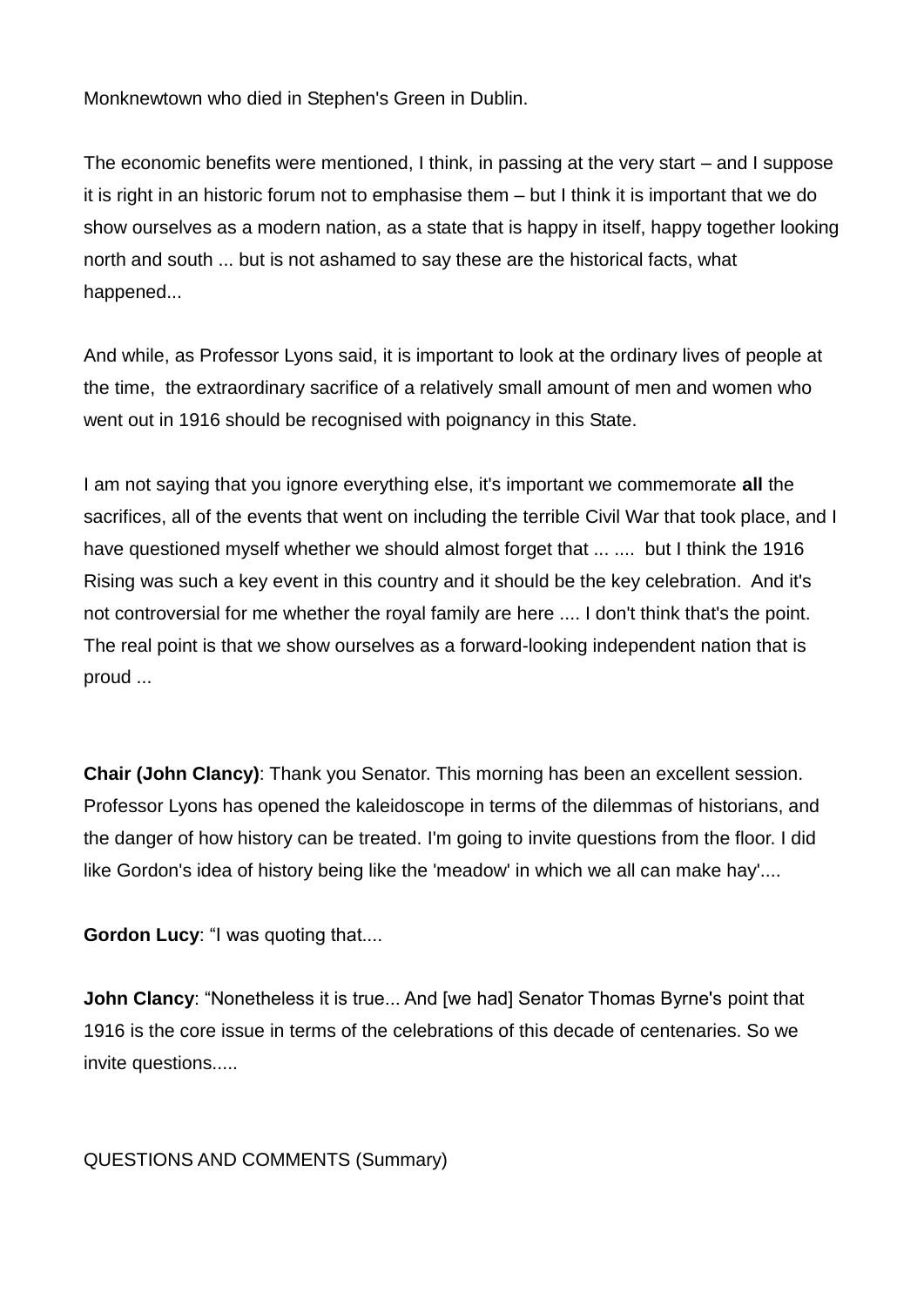**Q1. Steve (Belfast)**: "Can I ask a question to each panel member? Three questions, and after that I'll keep quiet!

(i)for Gordon: "should we have politicians at all or just have historians and technocrats to administer the way a country is run?

(ii)for Professor Lyons: "can we really face the truth, or whatever the truth is, and how do we bring that out into the public space - in a tentative manner or more robustly?

(iii)to Senator Byrne: "is 1916 finished or is there any unfinished business there? And what exactly do you mean by the Irish State, or the Irish nation?"

**Chair (John Clancy)**: We have quite a lot to go with there. Can I ask the speakers to take them in the order that the questions were given.

**Gordon Lucy**: "I think I regard politicians increasingly as a necessary evil. I'll leave it at that!

**Professor Mary Ann Lyons**: "I was very struck by something that the Senator said which was this idea of embarrassment. It's something that is coming through more and more in the literature about commemoration in Ireland. If you look at how in the immediate years after the 'teens' in Ireland, there is this recurrent pattern of embarrassment in the government and polities but also in local communities. And I think something that could be quite positive that might come out of this decade is by actually exploring the realities of what went on in this ten year period that we might actually take out and address why we are embarrassed, what's so awkward? And by shedding or throwing light on those awkward questions, those things that people are partly ashamed of or feel awkward about, that in the process then you can dust yourself down ...and begin to move on and say 'this is where we are now, warts and all'.

Part of the problem I think has been that there has been a reluctance to go beyond the familiar narrative and the familiar myth. I think that's what's really exciting actually about now and history is that people are lifting stones and seeing sometimes quite ugly realities,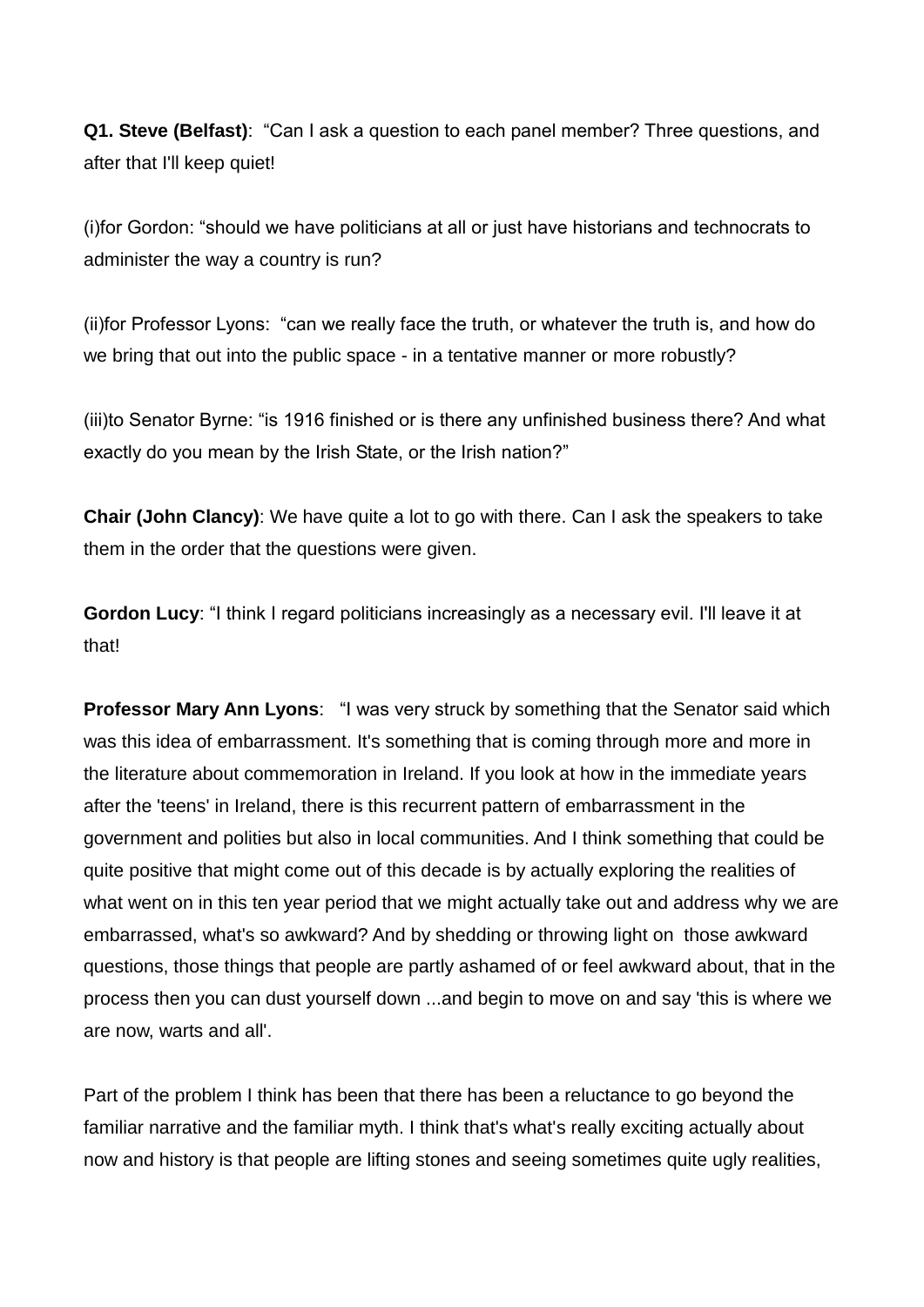but getting a much more real sense of what happened in Ireland in that ten years. And I think that will help us move on, much more mature ..."

**Sen. Thomas Byrne:** "I had an answer to the first question actually – we already have technocrats and historians running the country and I'm not sure whether the politicians have too much influence ... the civil servants have the entire say! But the point that I'm trying to sort of form in my own head - I think many people still are in this country – is what is Ireland, and you asked the questions. And I suppose that if we were to say 'well, the 1916 Rising – this is what the State is about, this is what the nation is about' – and I refer to the modern sense of it, it's an attempt to take the Rising for that purpose and I think there's some justification for doing that.

But that's not to say that people who were involved in other events of that time are not relevant. I was very pleased to see – maybe some of you were there .... the Bellewstown Historical Society commemorating all the men who went to fight in the First World War ... to see the names of the people commemorated there, they are all local names, they all have relations living around there, but that was hidden in this country for quite some time. I can think of one Fianna Fail councillor long dead whose father fought in the First World War, and that was certainly an unspoken topic, that was never mentioned. And I think that if there is one thing that is hugely positive about the Decade of Commemorations .... is that these things that were closed down in Irish society for a long time are now being remembered and commemorated.

And when I make the point about 1916, I'm not trying to say that they were terrible, listening to John Redmond and going over there – absolutely not! I mean some of them did it for his reasons, some of them did it out of sheer economic necessity. But when you actually see the names of the people who went over there to fight in World War One, and to realise that each and everyone of them you know who their relations are, and that this was never mentioned! It was never something I learned in school ... there were always Remembrance Day commemorations in towns around the place but they weren't community events I suppose, they were maybe one tradition ... But now I see a much more involved commemoration of those events, and I think ... the principles of 1916, and the principles of the Proclamation – that's the practical application of it, I hope, even if it is not exactly what the people of the time had in mind.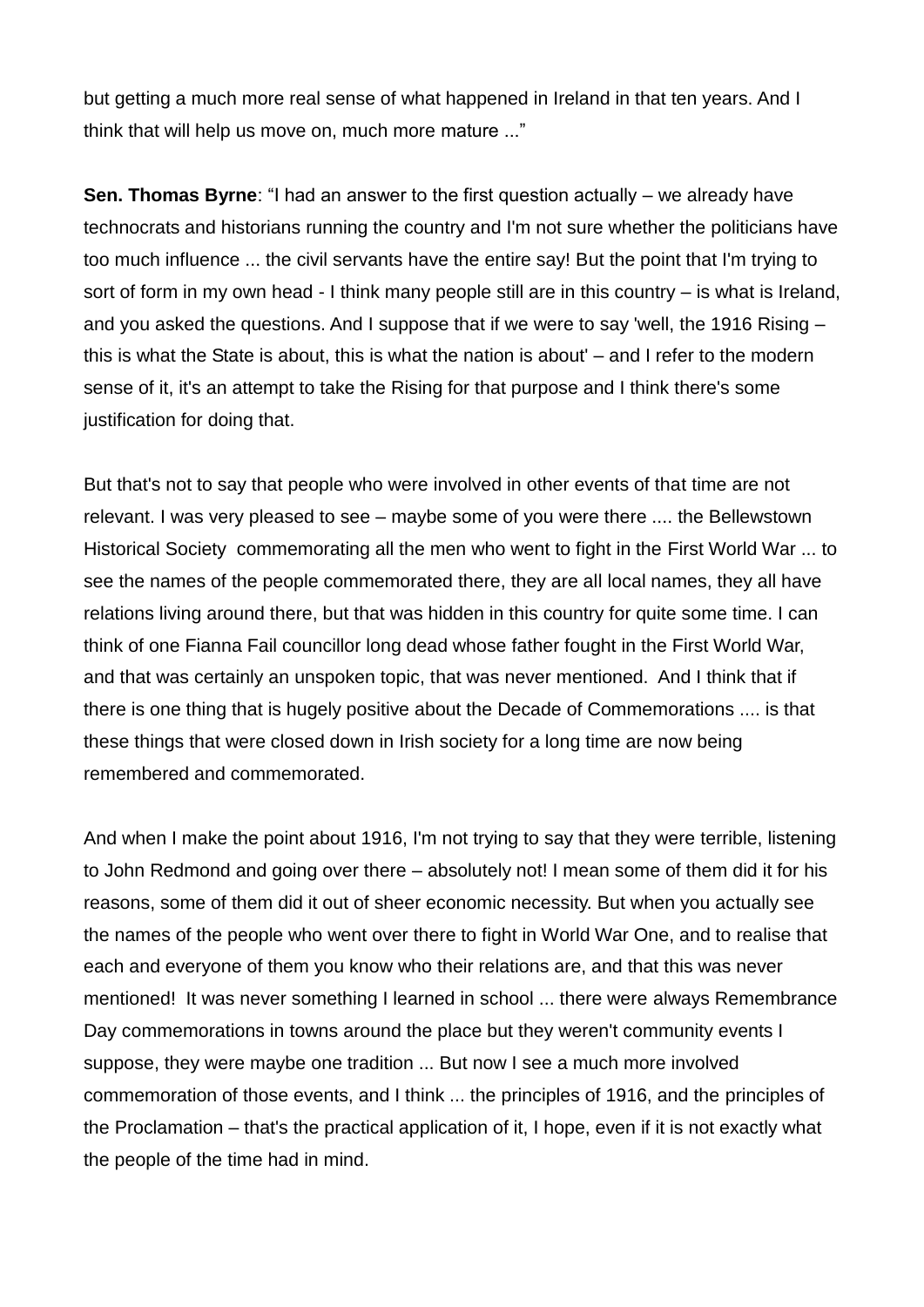**Q2: Danny (Kells)**: "Just two comments... Seven years ago I went to a seminar in St Patrick's College Drumcondra on slavery, which related to the whole issue of human trafficking today. So that's the first point I want to make, about the strength of the arguments that teaching history is irrelevant to the development of human rights in the broader sense today

The second point I want to make is more significant, and that's on tools of analysis, because I don't think it's enough to have information about history, and knowledge about history, without understanding, and there I think there is a deficit that could perhaps be enrichened ... one has the opportunity through the study of politics and philosophy and so on. To give an example of what I mean – outside an academic setting .... for example, at the Kells Hay Festival I gave a lecture on Francis Ledwidge and I said what I thought were some provocative and challenging things, that at the end of the day I thought he was wrong to go to war. On another occasion, I talked about ... a young Meath man who ended up as a strike-breaker in 1913 in Dublin and was killed ... But there was very little response, because I think people don't have the tools of analysis to engage these issues properly, we don't have the confidence. And in that context, the default position is usually a conservative position – and these issues aren't adequately addressed. So if I could just get a response from the panel to the second issue in particular?

**Professor Lyons:** "... I am not sure that it's a question that people don't have the analytical capability, or the analytical skills. I think if you look, for example, at the popularity of, say, Michael Collins .... as opposed to, say, Arthur Griffith. I think we need to be conscious that we are very susceptible to the cult of personality, and in that context, for example, film representations of iconic charismatic characters in history.

And sometimes it's down to simply a question of the idea of a particular character being out there, being constantly portrayed, as - in his case - the role of the unfulfilled hero... and all of that. And there's a degree of laziness on the part of not just historians but also of the wider public, to actually look beyond that very attractive character for other more complicated, less charismatic characteristics, but it's nonetheless extremely important. So I think we are very comfortable with the traditional narrative ... and part of what we are trying to do now is to look beyond that, trying to get the sense of a much more complicated picture and to dare to ask ... I have a colleague who is a military historian who had the audacity to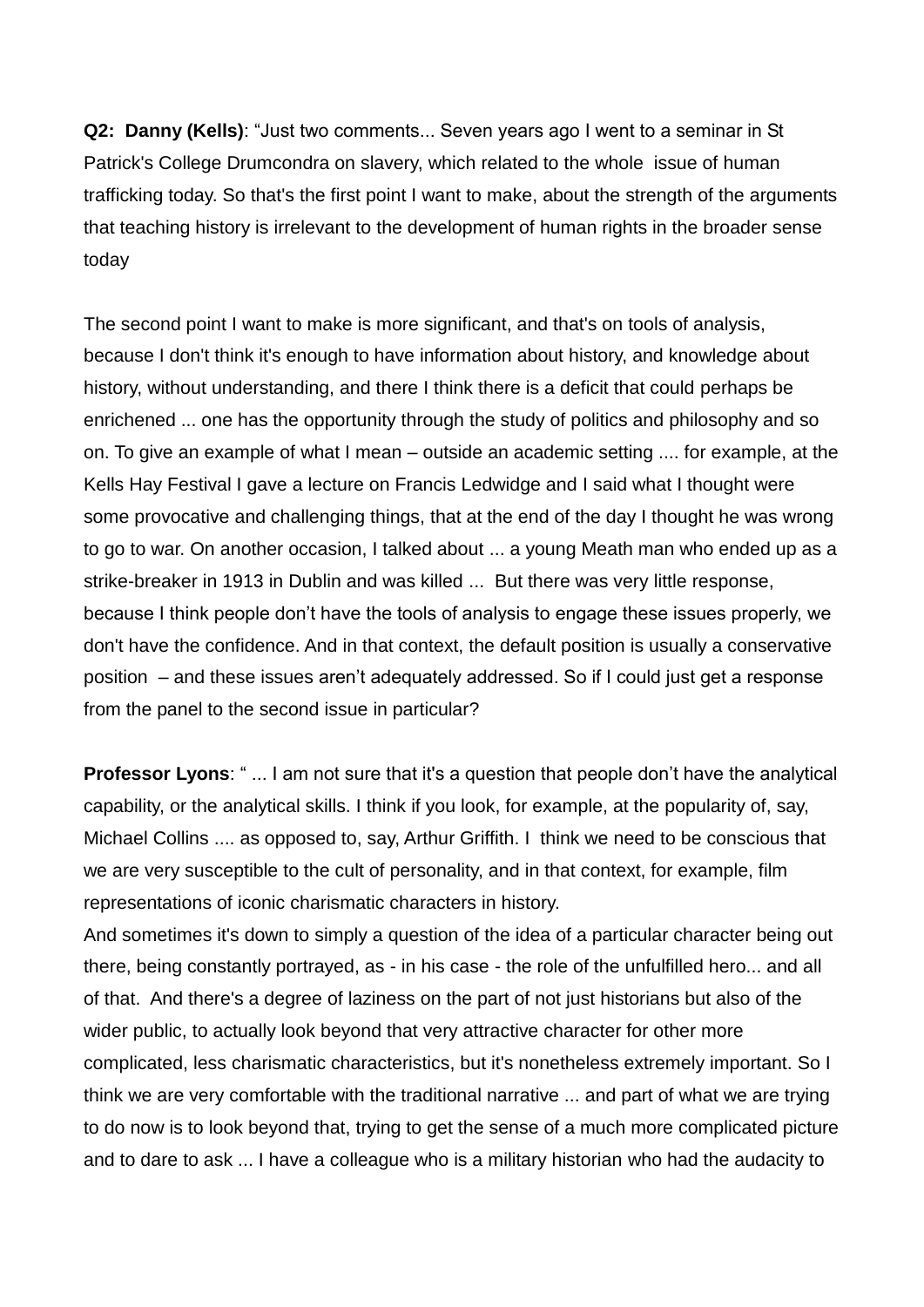say that Padraig Pearse was not a wonderful military leader, some of the students complained, 'how dare he say that?' But Padraig Pearse was an ideologue, he certainly wasn't a military strategist, yet there's that protectiveness around Pearse's character. So it does take bravery, it takes confidence as well, but it also takes work to follow up ..."

**Sen. Byrne**: 'Just to follow up on Professor Lyons there – you can compare I suppose the public knowledge and perception of Francis Ledwidge with that of John Boyle O'Reilly. Both of them lived right beside each other, and yet Francis Ledwidge is much more widely known than John Boyle O'Reilly who was the republican. I don't know why that is, maybe just the poems are just better known, but they are both very important people from the same area. Ledwidge is on the school curriculum, I suppose, it's as simple as that, he's better known, maybe his memory is preserved very well there. I certainly grew up going to the John Boyle O'Reilly commemoration with my uncle...

**Q.3**: " I would like to ask - is it the way we actually teach history that we are so different? For instance, if we are supposed to be talking about a shared island now, that period we are talking about, pre the 1913 Lockout, from the early 1900s – if that were taught right up to 1916, right up to '22, '23 and beyond, you have a different mindset because you are covering all things, and you can't cover all of them without covering north and south, and particularly the Somme... And this idea that men were great in 1916 – any man who gives his life for anything is great – but are they lesser men because they went out to Europe and they actually died in the fields or whatever, and they had this notion of home rule anyway... So, I am just thinking north and south here, if that were taught, that whole period, it would leave us much more attuned as to what actually happened, both north and south, for A-Level and for Leaving Cert?

And another thing I feel strongly about is when we commemorate something... it's always soldiers, men out there in black suits with white shirts telling us about their perspective of history. So if we had schools like this [seminar], summer schools in conjunction with all of that, surely the next generation would learn far more, and I actually think you have got to start from an historical perspective in the schools, and I just wonder if there are any moves made by anybody in that area, either north or south?

**Sen. Thomas Byrne**: "Just in relation to our own party commemorations – and the other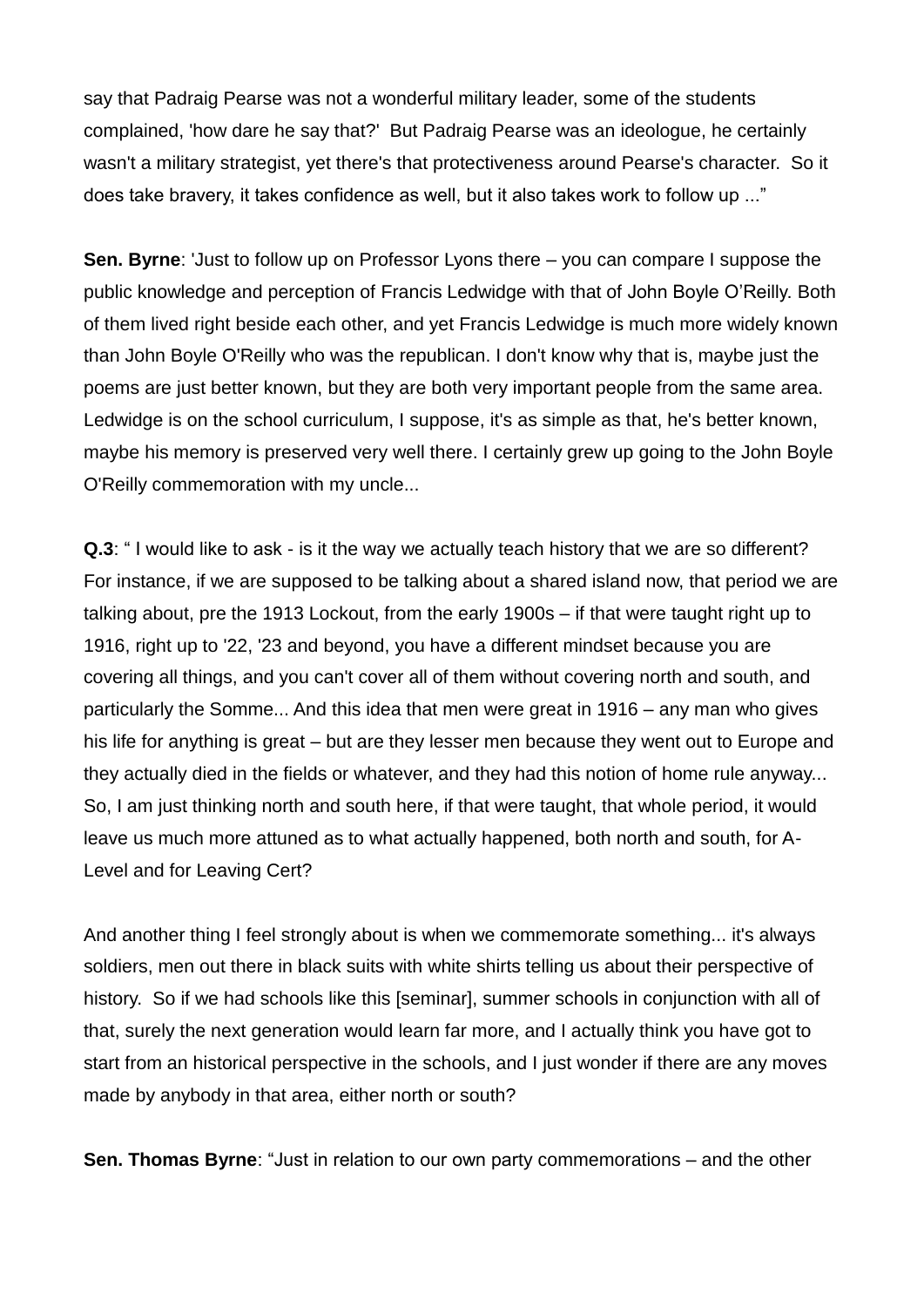parties have their commemorations – our commemorations are very old-fashioned, they really are, and it is probably about time for us to look at how we actually do them. There is kind of a militaristic tone to some of them ... it actually got laughed at in one of the papers a couple of years ago, the *Daily Mail*, there was a picture, two or three of the flag-bearers weren't wearing caps, wearing quasi-military garb, it doesnt look modern. Personally I would move on from that, we need to look at how we have our commemorations. What we try and do – I have given orations here locally and the party leader does them when we commemorate Wolfe Tone or when we commemorate 1916 or the Civil War and the individuals in them- we do try and look at the relevant text, the Proclamation in the case of 1916, or we look at the lives of the people who died in particular commemorations and we try to apply that to modern life.

These things are sensitive too though because in many places there are very close relatives still alive for whom these ceremonies are extremely important...

**Questioner**: "I have people who were involved in the War of Independence and the Civil War. I have gone right back through genealogies to what they did. Some of them I approve of, some of them I certainly do not, but that's up to me to interpret what my vision is going to be, and that vision should be shared by each person. Just because it's sensitive does not mean it shouldn't be out there. It's okay having all these commemorations ... and the amount of people that are actually studying history, and of that, how many are going on to TCD or any of these colleges, who actually take it as a degree... Where are the informed, is there an intelligentsia behind the Government who are informing them, I sometimes do wonder about that?

**Sen. Thomas Byrne**: "The first point you made, about your own personal story. I get my own conflicting impressions of the Civil War, coming from two sides, that's a difficulty I have, and everybody has difficulties. You mentioned the Somme and the First World War, and I agree with a lot of what you said there..."

**Q.4. Michael** (Dundalk): "When you reflect back, 1916, the Civil War, they generated an awful lot of hatred.....there was a negativity generated in Ireland. I see it in lots of little places, different areas, Catholics didnt like Protestants, and Protestants didnt like Catholics and I suppose the poor old Jew, he wasnt happy either... Negativity on a vast scale - how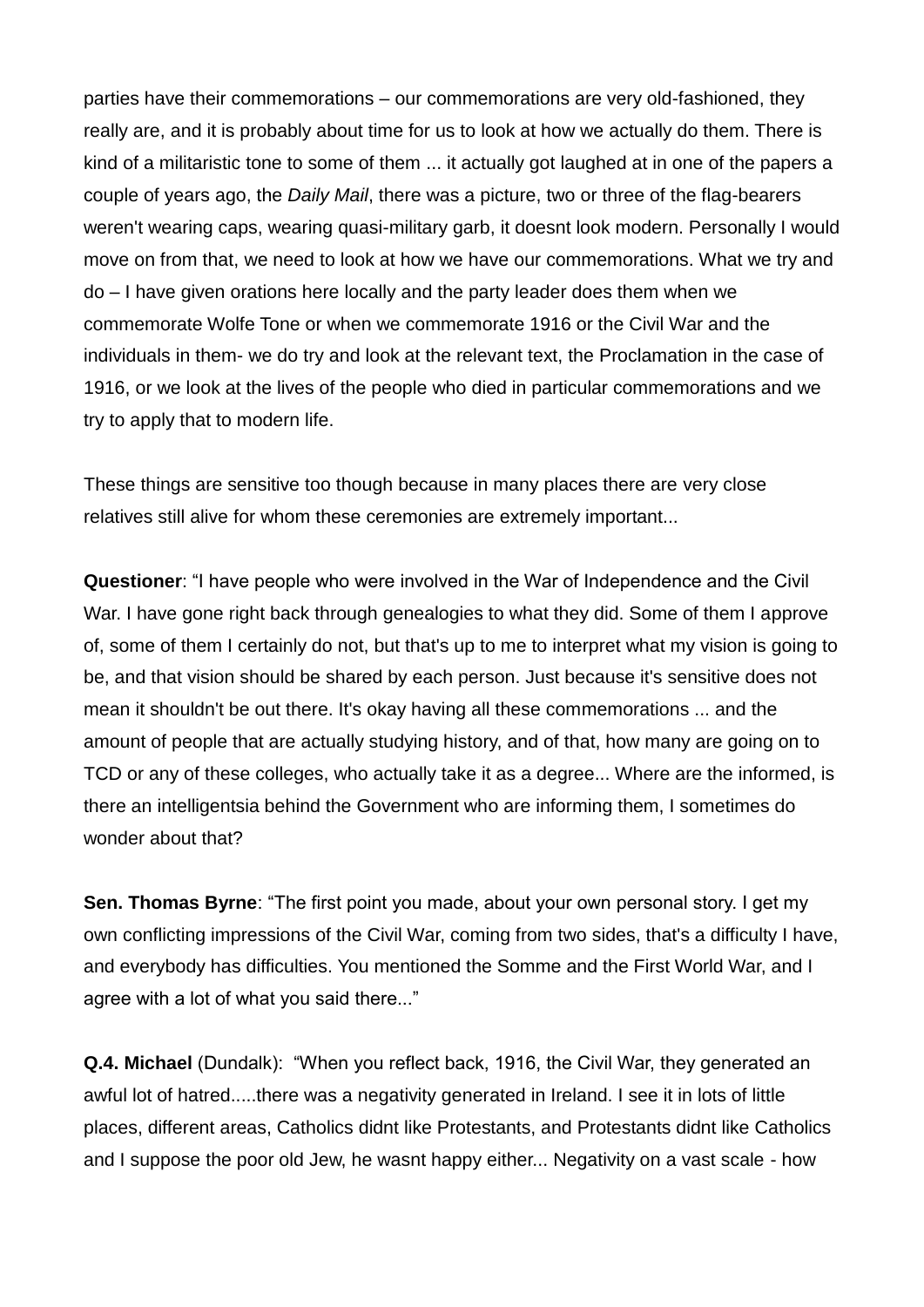did it influence modern Ireland as it is at the moment, and if it has forged the bitterness in us, how long do you think it might last?

**Mary Ann Lyons**: ".. the complexity of trying to commemorate that period is down to precisely what you have put your finger on now, which is, that when people were killing each other with different causes in mind, obviously that left a huge legacy, and as Irish people we had some success in generating different strategies for dealing with that - in some instances it's trying to ignore what happened, in government or in society in general, in some instances it's silence, not talking about it...... The legacy of it is, for us sitting here today, is trying not to shoe-horn the experiences of those people into some sort of an anodyne commemoration where we put people who would be turning in their graves if they thought they would be put in the same sentence ... This is where I think that group in Belfast have really developed something very important which is there will be a shared experience but different traditions. It recognises that, in some respects, never the twain shall meet ....

**Gordon Lucy**: "There's a lot to be said for just agreeing to differ... The Senator's view on 1916 and mine don't exactly dovetail, but I won't fall out with the Senator on it. ... At school I spent a term and a half studying 1916.... but I still end up with a different perspective on it from the Fianna Fáil Party. We just agree to differ."

**Thomas Byrne**: "There was some research done ... in DCU - on these differences in Irish society and they believe that they are tribal and go back many hundreds of years in fact, but that the Civil War showed them up, and they may continue for many more hundreds of years in other forms, I don't know."

**Q.5. Noel** (Trim) "I remember growing up in the 1960s, we got the Proclamation in 1966, I remember people with poppies out, I remember we got a free day off school on 21<sup>st</sup> January 1969 for the 50<sup>th</sup> anniversary of the First Dáil. Those commemorations then disappeared and it's only in recent years there has been a procession past the GPO, I think that was re-introduced around 2006, so how we remember and why we were embarrassed for those 30 or 40 years to commemorate those things I am not sure.

If we look now at this Decade of Commemorations, there is only one county council – as far as I know - in the whole of Ireland that has put together a document (I think that is Mayo) –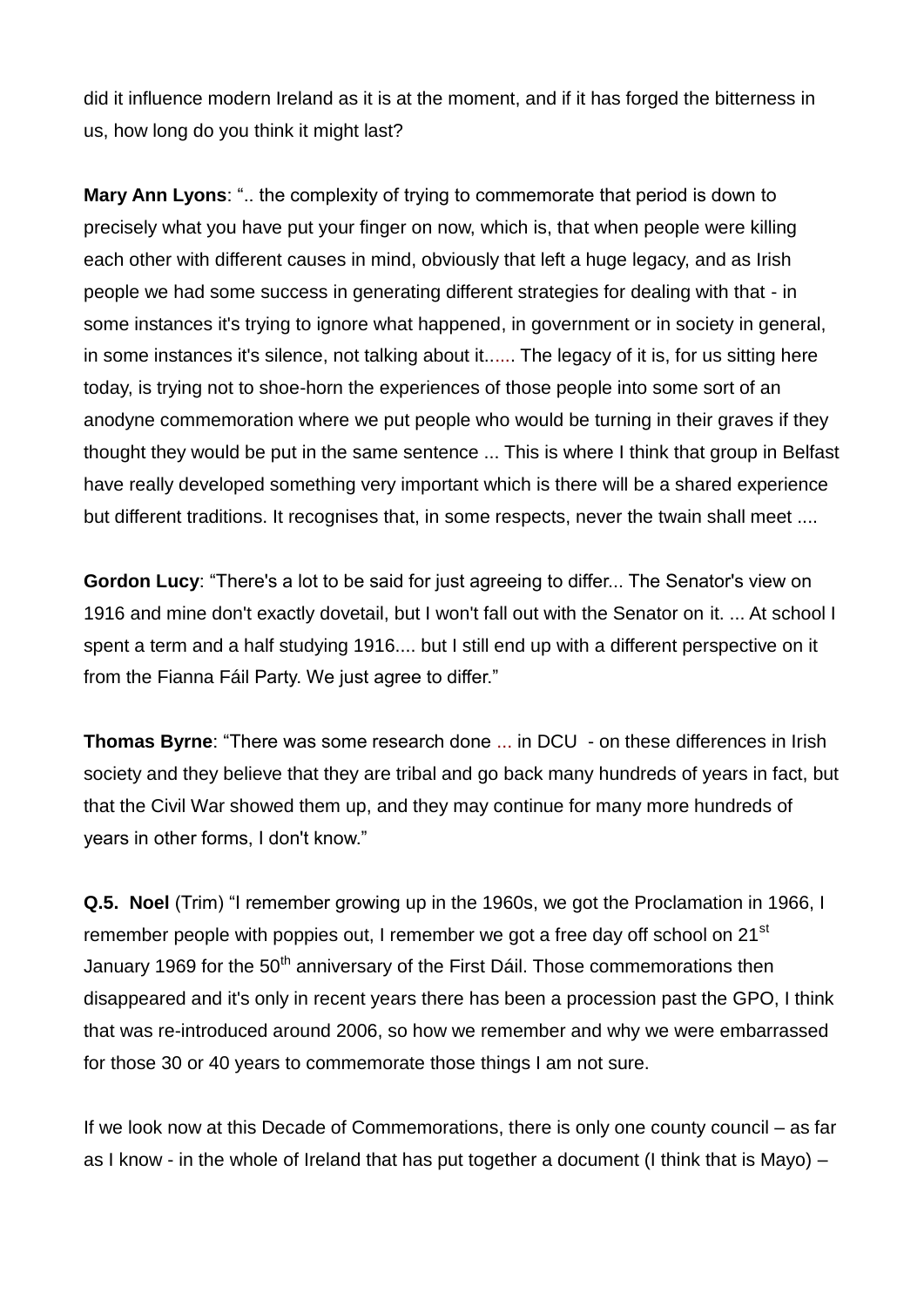and with the election of new councils this year the emphasis was on positions on committees and things, and I think in our neighbouring county, Cavan, one political party tried to go back and re-negotiate who was getting [the office of] Cathaoirleach for 2016! They realised afterwards that it was of such significance for their political party that they wanted to be Cathaoirleach or Chairman of the particular area for one part or the other part of that year. So I suppose, how we commemorate, and the emphasis of the commemoration, and history – as Professor Lyons said – the vast majority didn't know about 1916, and it raises the question as well: do we remember those people who died as martyrs or heroes, without any human faults? I am struck with the Civil War – one side remembers Michael Collins, the other side remembers Liam Mellowes, the martyrs are remembered with rose-tinted glasses. And maybe that's where we are headed in relation to 2016 – that some people want to remember it with rose-tinted glasses, and the rest of the people won't have anything to do with it because of that.

**Chair (John Clancy)**. "Thank you – we'll take the next question, this is the last question."

**Q.6**. "It's not so much a question as an observation. First of all, thank you very much to all the speakers, a wonderful presentation. I was struck by what Gordon said about amnesia in Spain. I have been in a number of countries where I came across the same thing, but in different ways. In Austria, where I was until a few years ago, there was a strong amnesia factor at work there about the role of the Austrian people, the Austrian State, in the Anschluss and subsequent events which has only in recent years begun to be rolled back and recovered. And it's the subject of lively debate in Austria up to the present day. And it used to be said - Austrians themselves used to say - that Beethoven was an Austrian and Hitler was a German, whereas the opposite of course is the case, because that's what suited their view of history. In contrast to that, in Italy, you have a diferent kind of amnesia, amnesia to a certain agree about the Mussolini Fascist period, but what totally infuses Italian politics right up to the present day is the Civil War that took place after the capitulation of Mussolini and the division into the Left and the Right, the partisans on the Left and the pro-Fascist rump on the right. That is still the essential division in Italian politics today so these things do sometimes have a different kind of amnesiac effect.

I grew up in the 1950s and 1960s here and we had our own amnesia about the events of the Civil War in particular, but even about the 1919-21 period. Very little was taught about it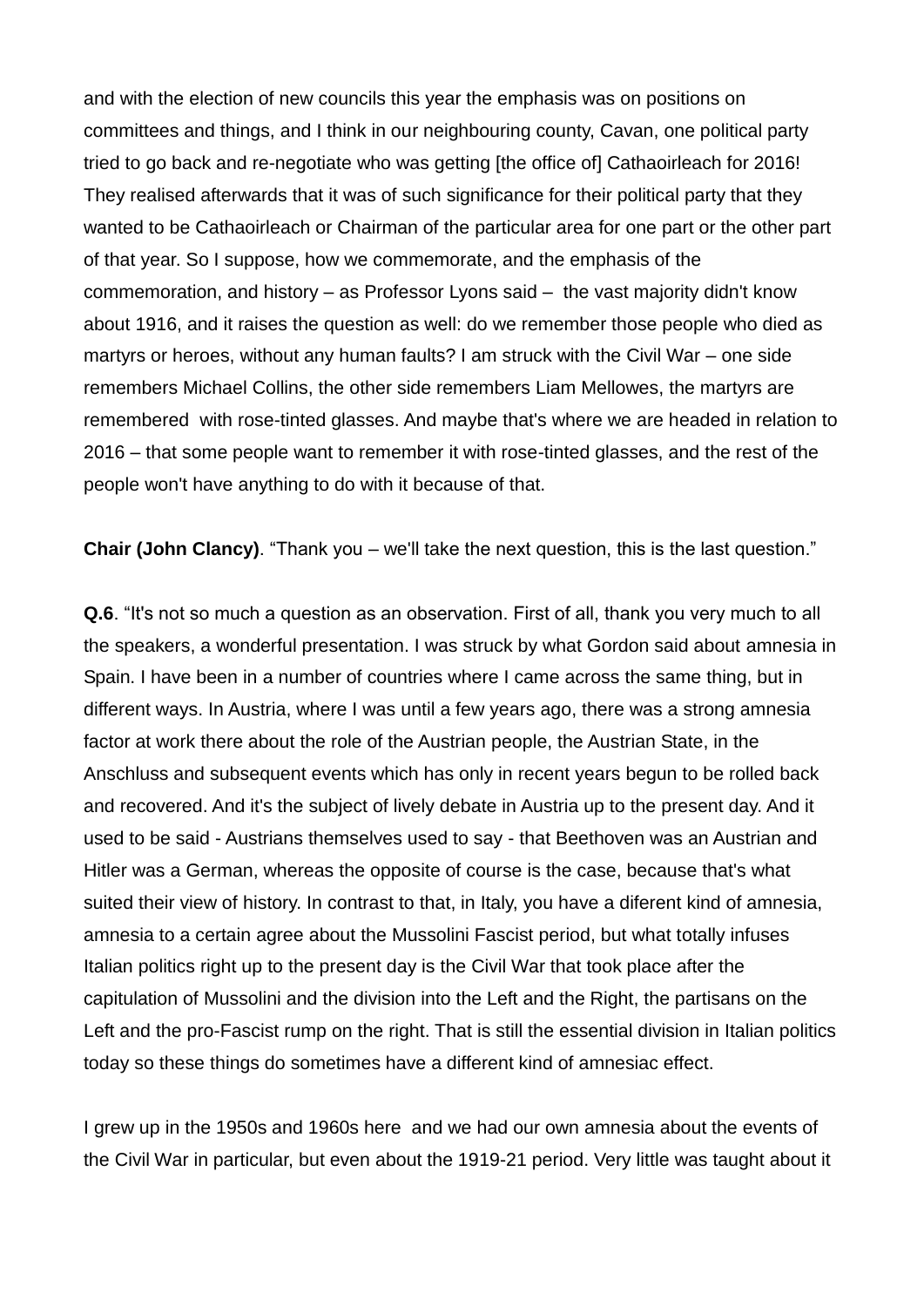in the schools, we as kids only learned about it through commemorations that took place at that time. Now – as Danny was saying – we have sources and resources, we now have a much better database of resources available to us....."[tape incomplete]

Closing the first session, **John Clancy** thanked all the speakers and participants and invited all to return after the break for the  $2<sup>nd</sup>$  session "The Place of History in Irish Education" chaired by **Peter Connell** and addressed by **Damien English** TD (Minister of State at the Dept of Education and Skills), Professor **Fionnuala Waldron** (Dean of Education, SPD/DCU) and **Niamh Crowley** (Vice-President, History Teachers Association).

*A report on Session II is in progress – below are some comments made in relation to the Decade of Centenaries:*

**Damien English TD** (Fine Gael): "My Department is seeking to ensure that the education sector contributes to and benefits from the commemoration of these seminal events in Irish history." He outlined the success of the all-island schools' competition, a joint north-south venture which "stimulated a remarkable response from primary and post-primary schools across the island". The Department is also currently working with the RIA to develop history lesson plans for post-primary schools, and "hopes to be able to support a number of potential 'flagship' projects in the third level sector that are relevant to the period 1912- 1922."

**Fionnuala Waldron** (Professor, SPD/DCU) asked some key questions in relation to the commemoration of 1916: "how do we manage the tensions between celebration and commemoration in the context of child education, between the expectation of many parents and some teachers that what children should experience is an uncomplicated, consensual national narrative and the recognition that 1916 cannot and should not be reduced to a single story? What kind of context does the Irish classroom provide for such engagement? How important is it for student teachers to interrogate their own assumptions and perceptions of past events? Is child education an appropriate space to engage with those tensions?"

ENDS

Seminar recorded by Anne Nolan; report compiled and edited by Julitta Clancy.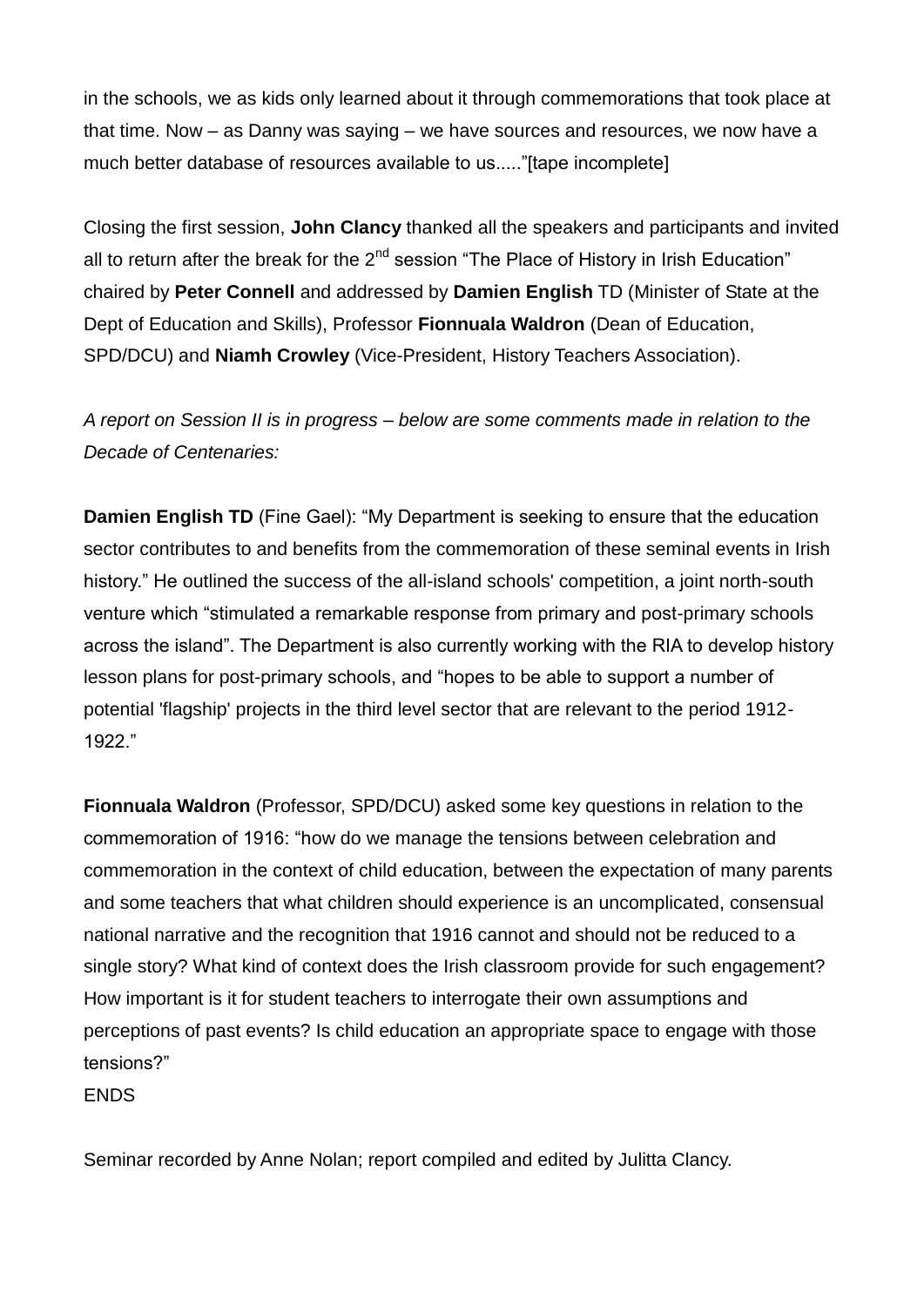# BIOGRAPHICAL NOTES ON SPEAKERS and CHAIRPERSON – Session I

**Mary Ann Lyons** is Head of the History Dept at NUI Maynooth. She is President of the Irish Historical Society and Chair of the Irish Committee for Historical Sciences. Professor Lyons's publications include *France and Ireland, 1500-1610: politics, migration and trade* (London, 2003);

*Church and Society in County Kildare,* c*.1470-1547* (Dublin, 2000); *Gearóid Óg, the ninth earl of Kildare* (Dundalk, 1998), and (with Thomas O'Connor) *Strangers to Citizens: the Irish in Europe, 1600-1800* (2008).

**Gordon Lucy** is the author of *Schomberg* (2004), *The Great Convention* (1995) and a new edition of *The Ulster Covenant* (2012). He has co-edited (with John Erskine) *Varieties of Scottishness* (1995), which examines the relationship between Ulster and Scotland, and (with Elaine McClure) *The Twelfth: What it means to me* (1997), *Remembrance* (1997) and *Cool Britannia? What Britishness means to me* (1999)

**Thomas Byrne** is Fianna Fáil Spokesperson on Public Expenditure and Reform in Seanad Éireann (Senate). A solicitor by profession, he previously served as TD for Meath East from 2007 to 2011. Most recently he ran as his party's candidate in the Midlands-North West constituency for the 2014 European Parliament election.

*Chair*: **John Clancy** is President of the M.A.H.S. and a member of the Meath Peace Group. An architect by profession, he has been very involved in the preparation of the M.A.H.S. submissions on planning/heritage issues, and is one of the Society's representatives on the Meath Heritage Forum.

*Seminar organisers*: **Julitta Clancy** (PRO of the M.A.H.S. and a founder member of the Meath Peace Group) and **Kevin Reilly** (history teacher at Dunshaughlin College and M.A.H.S. Council member) with assistance from the committees of both groups.

**Acknowledgments**: *The Meath Peace Group and the Council of the Meath Archaeological and Historical Society would like to thank all who have participated in this seminar and all*